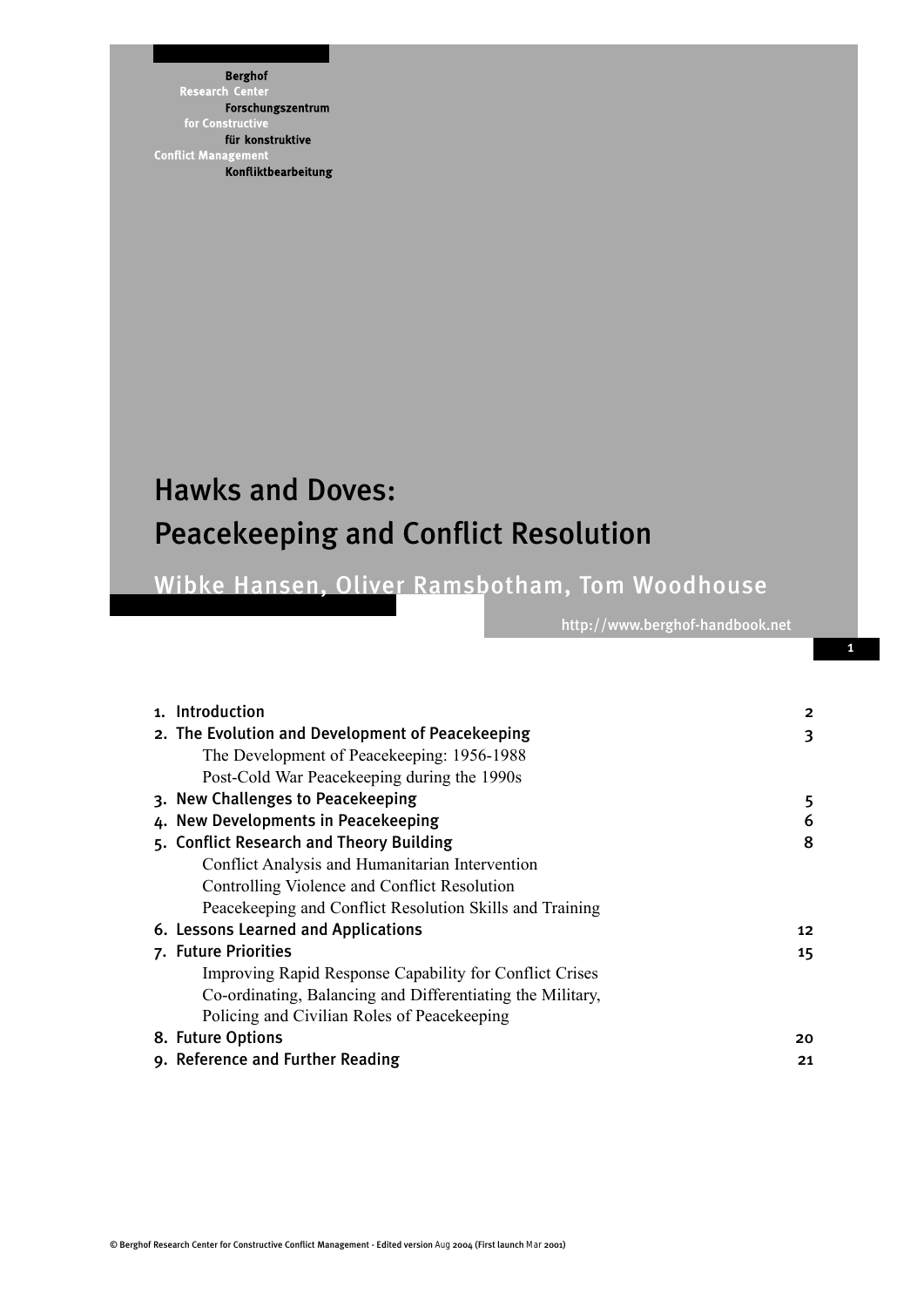### Hawks and Doves: Peacekeeping and Conflict Resolution

#### Wibke Hansen, Oliver Ramsbotham and Tom Woodhouse

### 1. Introduction

Since the end of the Cold War both the concept and practice of United Nation (UN) peacekeeping have undergone substantial changes. While deployments during the Cold War generally operated under the principles of impartial, non-forcible intervention with the consent of the conflict parties and the precondition of an agreed peace, more recent peacekeeping missions have, increasingly, been undertaken in the context of internal wars. As a consequence, these principles have come under an ever-increasing strain and the UN's performance in recent missions has made it subject to severe criticism. It has variously been accused of doing too little, as in Bosnia, or too much, as in Somalia. In response to these criticisms, new thinking about peacekeeping has evolved on both the national and international (UN) levels. The caution about peacekeeping, which arose especially after the experience in Somalia, has been reviewed, favouring new doctrines that seek to combine a more robust approach with an increased capacity for peacebuilding.

The main theme of this chapter is to indicate where knowledge developed in conflict resolution research can be of relevance for peacekeepers as they seek to fulfil their responsibilities to manage conflict. It will further outline how peacekeeping doctrine is being developed in response to recent critiques and to comment on some preliminary lessons on the need for a closer relationship between peacekeeping and conflict resolution. Rather than engaging directly in the debate on whether force should be used in peacekeeping operations and, if so, to what degree, this paper will focus on the contribution that conflict resolution theory can make to evolving concepts of peacekeeping and to their application in practice.

Peacekeeping has long been treated as an instrument of conflict management, which is unfortunately flawed in that it usually fails to address the underlying causes of the conflict. However, we will focus on its capacity as a tool for conflict resolution, paying particular attention to the dual goal of containing violence on the one hand and furthering peacebuilding efforts on the other. While we recognise, of course, that peacekeeping has over the years been performed by various organisations, this chapter will centre on United Nations peacekeeping, reasoning that many of the aspects explored here are obviously relevant to the peacekeeping efforts of other organisations as well.

The first section outlines the parameters of contemporary peacekeeping. The second section elaborates on the significance of conflict research and theory building for peacekeeping practice. This will be further explored in three contexts:

- conflict analysis and its relevance for the establishment of intervention frameworks;
- differing time frames and the importance of distinguishing between these in managing violent conflict, especially in relation to the latest discussions on robust peacekeeping;
- specific skills and the training necessary for contemporary peacekeeping missions, focusing especially on the contribution of conflict resolution.

This section concludes with a discussion of perspectives on, and examples of, the application of conflict resolution theory in peacekeeping. The final section discusses future priorities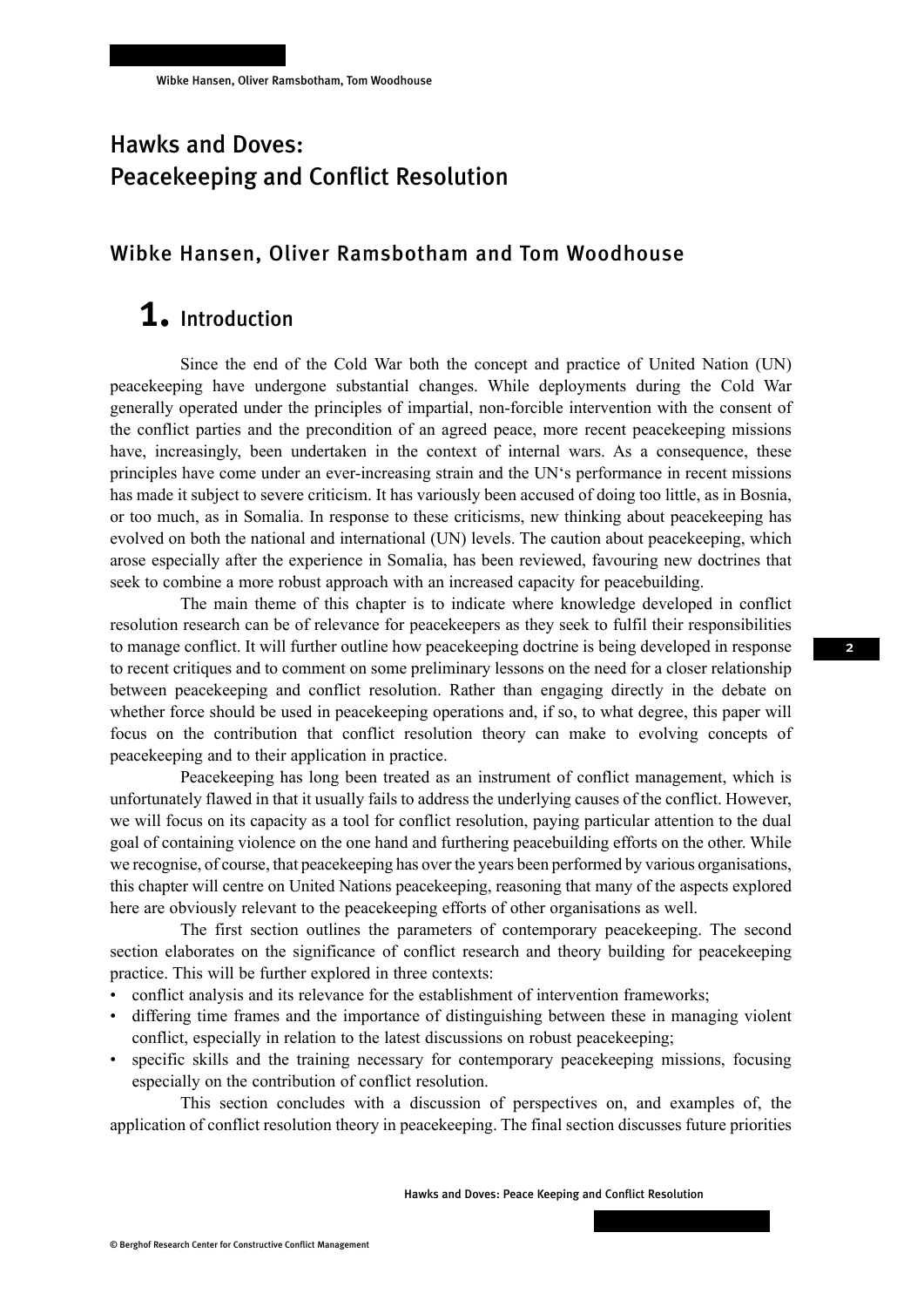and needs and concludes by commenting on the future of peacekeeping in the light of latest efforts to strengthen the UN's peacekeeping capacity.

### 2. The Evolution and Development of Peacekeeping

#### 2.1 The Development of Peacekeeping: 1956-1988

The first mission explicitly labelled as 'peacekeeping' was the UN Emergency Force (UNEFI). It was dispatched to the Sinai Peninsula in response to the 1956 Suez Crisis to observe the cease-fire and withdrawal of the British, French and Israeli forces from Egyptian territory. As the first armed UN peacekeeping operation, UNEFI was an important precedent for other UN missions. It further served as a test case for the value that armed and neutral forces can play in restraining conflict. The mission was successful in the fulfilment of its mandate and thus established a set of principles that have since served as valuable guidelines for future missions. The principles were identified by Secretary General Dag Hammarskjold and General Assembly President Lester Pearson and are as follows:

- consent by the parties to the dispute for the establishment of the mission;
- non-use of force except in self defence;
- voluntary contributions of contingents from small, neutral countries to participate in the force;
- impartiality;
- control of peacekeeping operations by the Secretary General.

Of these principles, consent, impartiality and the non-use of force are often referred to as the three main principles of peacekeeping. Although a number of these principles have been contested and challenged, particularly in the debate concerning the application of peacekeeping in post-Cold War conflict, they still define the essence of peacekeeping today.

During the Cold War, a total of 13 peacekeeping operations were established. Missions during this time were mostly – with a few exceptions – deployed in inter-state conflicts. Their sole function was to monitor borders and establish buffer zones after the agreement of cease-fires. The missions were typically composed of lightly armed national troop contingents from small and neutral UN member states.

#### 2.2 Post-Cold War Peacekeeping during the 1990s

From the late 1980s until 1994, the number of peacekeeping operations undertaken worldwide increased dramatically. At the beginning of 1988, as the Cold War was coming to an end, there were only five operations active in the field: three in the Middle East, a small observer mission in Kashmir, and UN Peacekeeping Force in Cyprus (UNFICYP). Between 1988 and 1996, 29 operations were created, compared to the establishment of only 13 operations undertaken between 1948 and 1987 and none in the decade between 1979 and 1988.

This significant increase in the number of peacekeeping operations has been accompanied by a fundamental change in their nature, or more specifically, in their *function* and *composition.* The single function associated with traditional operations has evolved into a multiplicity of tasks. At the same time, the composition of post-Cold War peacekeeping operations became more diverse and complex: peacekeepers were drawn from a wider variety of occupation (military, civilian police and diplomatic), nations and cultures. Contemporary peacekeeping can now be appropriately characterised as *multilateral, multidimensional*, *multinational* and *multicultural*.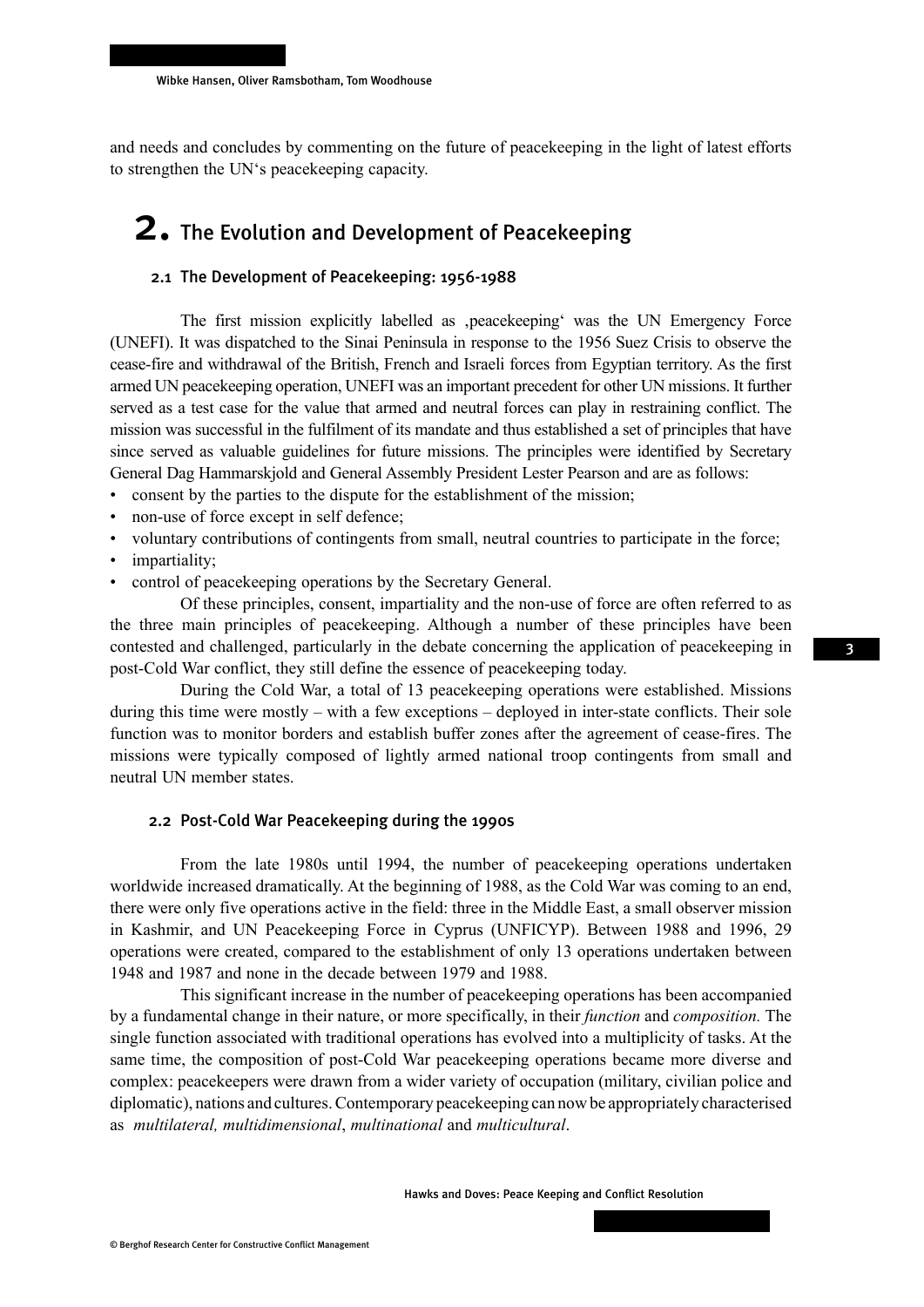Wibke Hansen, Oliver Ramsbotham, Tom Woodhouse

| Box 1: The Growth Of UN Peacekeeping, 1988-2000   |       |                                                             |        |                  |
|---------------------------------------------------|-------|-------------------------------------------------------------|--------|------------------|
|                                                   | 1988  | 1992                                                        | 1994   | 2000             |
| <b>No. of Active Missions</b>                     |       | 11                                                          | 17     | 14               |
| <b>Countries Contributing</b><br>Troops           | 26    | 56                                                          | 76     | 89               |
| <b>Military Personnel</b>                         | 9,570 | 11,495                                                      | 73,393 | 30,350           |
| <b>Civilian Police Personnel</b>                  | 35    | 155                                                         | 2,130  | 7,038            |
| <b>International Civilian</b><br><b>Personnel</b> | 1,516 | 2,206                                                       | 2.260  | 3,243            |
| <b>Annual UN Peacekeeping</b><br><b>Budget</b>    |       | \$230.4 million $\ \$$ 1,689,6 million $\ \$$ 3,610 million |        | $$2,220$ million |

Multilateral implies the involvement of several levels of actors in an operation; these could be the two or more conflicting parties, the peacekeepers themselves, as well as the UN and other international actors.

The terms multinational and multicultural suggest that both the military and the civilian components of the peacekeeping force are drawn from a diverse range of nations or agencies. Each of these will bring to the operation its own unique political and cultural background, its own varied understandings of the conflict situation and its own diverse approaches and techniques for conflict resolution. The first such multidimensional operation, established at the end of the Cold War (February 1989), was the United Nations Transition Assistance Group (UNTAG) in Namibia. It was followed, in 1992, by the launching of the large-scale operations in Cambodia, Somalia and in the former Yugoslavia.

The operations are multidimensional, incorporating military, civilian police and other civilian components, all of which fulfil their distinct functions (*see* Box 2). The military component, i.e. the land, naval and air forces contributed by UN member states, includes both armed and unarmed soldiers; the latter often referred to as military observers. Essentially the military component's function is to serve in a supporting role: to guarantee and maintain a secure environment in which the civilian components can conduct their work. Civilian police components have also become increasingly important players in peacekeeping operations, with a role that lies between the military and civilian actors. Operating under the authority of the UN Security Council, international police monitors assist in the creation of secure environments and in the maintenance of public order. Finally, there is a sizeable civilian component, which can sometimes outnumber the military. This component consists of two main groups. First, there are inter-governmental organisations (IGOs), or organisations which are mandated by agreements drawn up between two or more states. This includes all UN agencies, regional organisations such as the African Union (AU) or the Organisation for Security and Cooperation in Europe (OSCE), as well as the International Committee of the Red Cross/Red Crescent (ICRC). Secondly, there are non-governmental organisations (NGOs), national and international organisations that are constituted separately from the government of the country in which they are founded. In contrast to the military component, which draws its strength from the effective coercive influence it can exercise over belligerents, the civilian component's power base may be diplomatic, economic, ideological, scientific and technical, humanitarian, legal or a combination of them. With regard to the different functions and tasks performed, the civilian component can be further divided to include four sub-components or elements: political, electoral, human rights and humanitarian.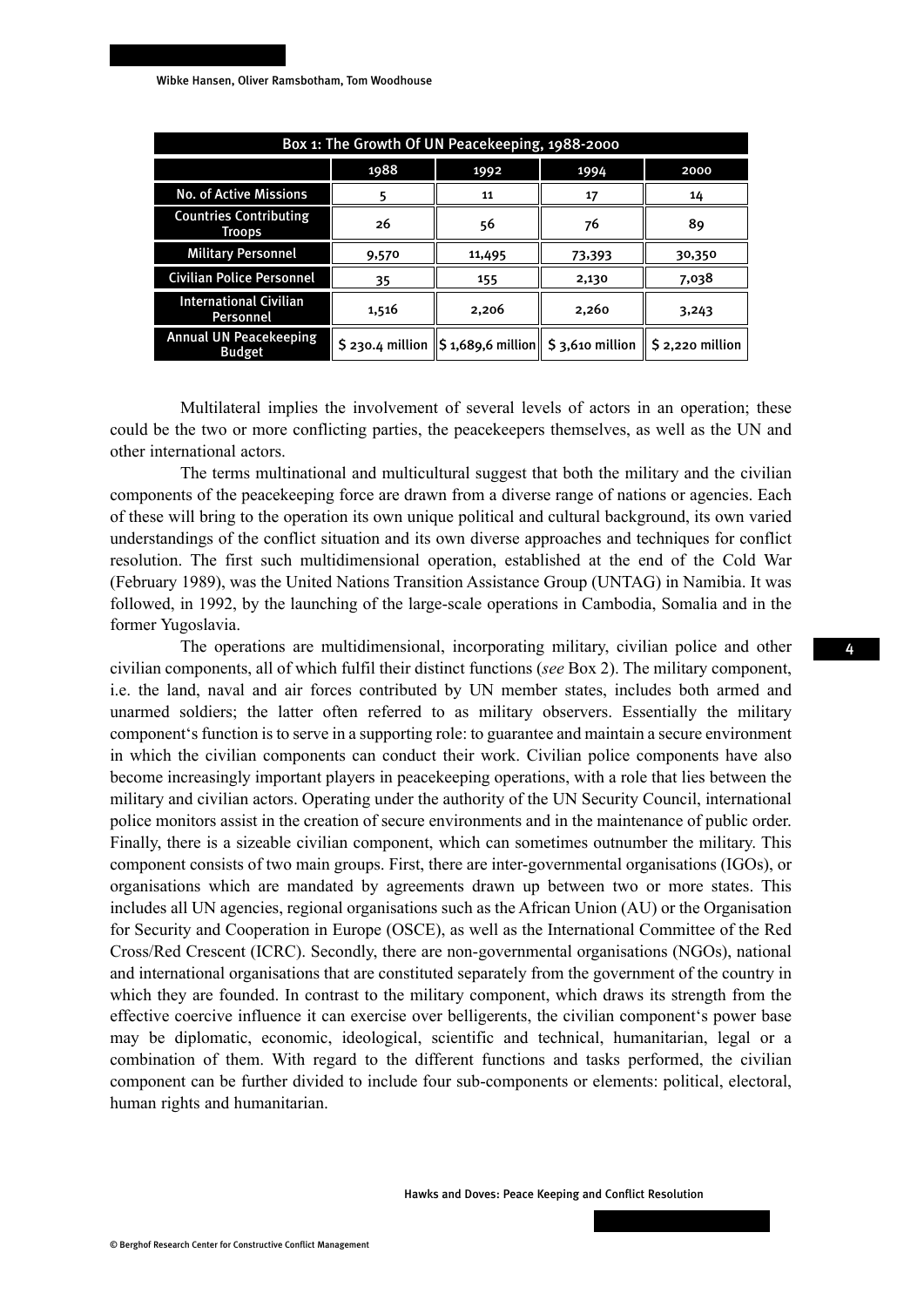| Box 2: Functions of multidimensional peacekeeping operations |                                                                                                                                                                                                                                                                                                                                                                                                                                                                                                                                                                                                                                                                                                                                                                                                                                                                                                                                             |  |
|--------------------------------------------------------------|---------------------------------------------------------------------------------------------------------------------------------------------------------------------------------------------------------------------------------------------------------------------------------------------------------------------------------------------------------------------------------------------------------------------------------------------------------------------------------------------------------------------------------------------------------------------------------------------------------------------------------------------------------------------------------------------------------------------------------------------------------------------------------------------------------------------------------------------------------------------------------------------------------------------------------------------|--|
| Component                                                    | <b>Function</b>                                                                                                                                                                                                                                                                                                                                                                                                                                                                                                                                                                                                                                                                                                                                                                                                                                                                                                                             |  |
| <b>Military Component</b>                                    | • monitoring and verification of cease-fires<br>• cantonment<br>• disarmament and demobilisation of combatants<br>• overseeing the withdrawal of foreign forces<br>• mine-awareness education and mine-clearance<br>provision of security for UN and other international<br>activities in support of the peace process                                                                                                                                                                                                                                                                                                                                                                                                                                                                                                                                                                                                                      |  |
| <b>Civilian Police Component</b>                             | • crowd control<br>• establishment and maintenance of a judicial system<br>• law enforcement<br>• monitoring, training and advising local law enforce<br>ment authorities on organisational, administrative<br>and human rights issues                                                                                                                                                                                                                                                                                                                                                                                                                                                                                                                                                                                                                                                                                                      |  |
| <b>Civilian Component</b>                                    | <b>Political Element:</b><br>• political guidance of the overall peace process<br>• assistance in the rehabilitation of existing political<br>institutions<br>• promotion of national reconciliation<br><b>Electoral Element:</b><br>• monitoring and verification of all aspects and stages<br>of the electoral process; co-ordination of technical<br>assistance<br>• education of the public about electoral processes and<br>provision of help in the development of grass-roots<br>democratic institutions<br><b>Human Rights Element:</b><br>• monitoring of human rights<br>• investigation of specific cases of alleged<br>human rights violations<br>• promotion of human rights<br><b>Humanitarian Element:</b><br>• delivery of humanitarian aid<br>(food and other emergency relief supplies)<br>• implementation of refugee repatriation programmes<br>• resettlement of displaced persons<br>• reintegration of ex-combatants |  |

Deployments after 1988 were redefined under new forms of military doctrine that sought to elaborate the principles under which they should operate. These post-1988 missions are now variously referred to as , multidimensional operations', second-generation peacekeeping operations', , wider peacekeeping', or , second-generation multinational forces'.

## 3. New Challenges to Peacekeeping

Two individuals credited with the launching of the initial peacekeeping operations have been separately awarded the Nobel Peace Prize: Lester Pearson in 1957 and, posthumously, Dag Hammarskjold in 1961. In 1988, the UN peacekeeping forces collectively were presented with the award. Nevertheless, during the 1990s, the image of the UN, and particularly its peacekeeping arm, has been seen in a less positive light.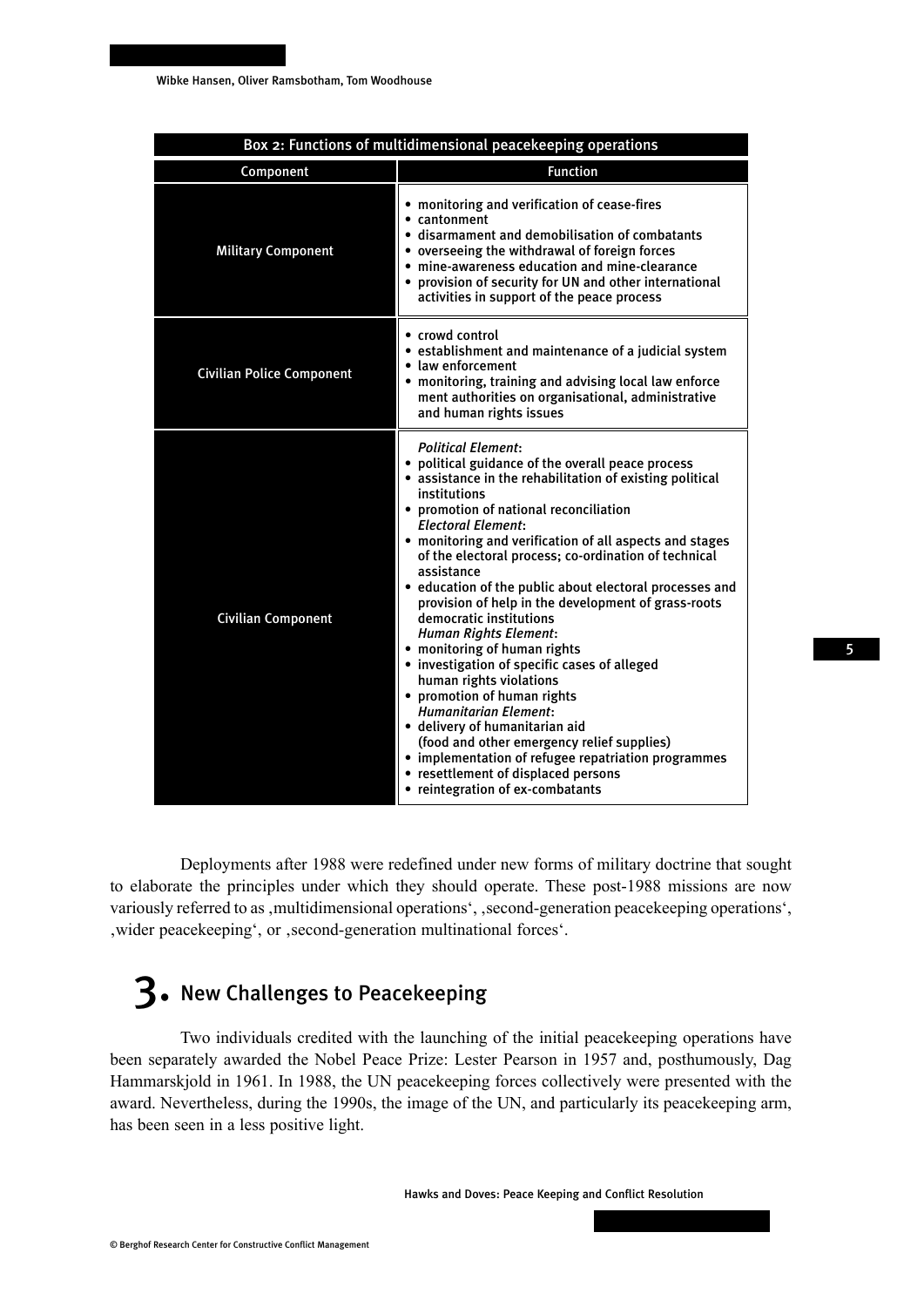While peacekeeping functions have diversified significantly in recent years as they strove to adapt to new tasks and challenges, the contexts and environments in which these missions are deployed have also become more complex. Although there have been exceptions, such as ONUC in the Congo and UNIFIL in Lebanon, most peacekeeping operations set up before the 1990s generally operated in permissive environments where they had the consent and support of host governments for their presence. Increasingly during the 1990s, missions have also been deployed in the context of internal wars or in the shadow of complex political emergencies, also defined as situations of civil and international war. In these situations, the UN is all too often forced to work under conditions of lawlessness and violence, where militias and paramilitary groups act autonomously. Here, consent may be partial and UN agencies are all too often confronted and opposed.

These challenges posed by intra-state war in general, and by the impact of extremely violent civil conflicts, have variously called into question most of the received assumptions about the processes of peacekeeping. Conflicts in the post-Cold War period have tested the UN's capabilities to the limit, and the failures in Somalia, Rwanda, and Bosnia have led to widely damning assessments in the academic literature.

At the end of the decade, the UN organisation itself published the reports of inquiries into two events that marked the nadir of its experience with efforts to resolve conflicts (United Nations 1999a, United Nations 1999b). The genocide in Rwanda, where approximately 800,000 people were killed during April and July of 1994, was described as "one of the most abhorrent events of the twentieth century". A year later, in one of the worst war crimes committed in Europe since the end of the Second World War, the Bosnian Muslim town of Srebrenica, which had been designated the world's first-ever civilian safe area under Security Council Resolution 819 (16th April 1993), was besieged by Serb militias. During this siege, 8,000 Muslims were killed under the eyes of the UN peacekeeping contingent deployed there.

Both reports concluded that, faced with growing efforts to murder, expel or terrorise entire populations, the neutral, impartial and mediating role of the United Nations was proving to be woefully inadequate. In addition to this, there was also a call for: first, a process of reflection in order to better clarify and improve the capacity of the United Nations to respond to the various forms of conflict; and second, to , address the mistakes of peacekeeping at the end of this century and to meet the challenges of the next one" (United Nations 1999b, 81).

In short, it seems reasonable to argue that the major challenge for peacekeeping today remains in the development of a concept which clarifies the specific ways in which new peacekeeping efforts should properly function in the semi-permissive or non-consensual environment where they have increasingly been called to operate since 1988. This must include specific suggestions for the implementation of the concepts into practice.

### 4. New Developments in Peacekeeping

Disillusionment with the experience of UN peacekeeping has led to a marked reduction in the number of deployments since the peak of 1994 (*see* Box 1). Many observers have gone further and called for an abandonment of peacekeeping as a practice – except as undertaken in its limited and classical pre-1988 form – in favour of regional and 'great power' conflict management. Substantial critiques of peacekeeping have been presented by, for example, Richard Betts (1994), David Rieff (1994) and Edward Luttwak (1999).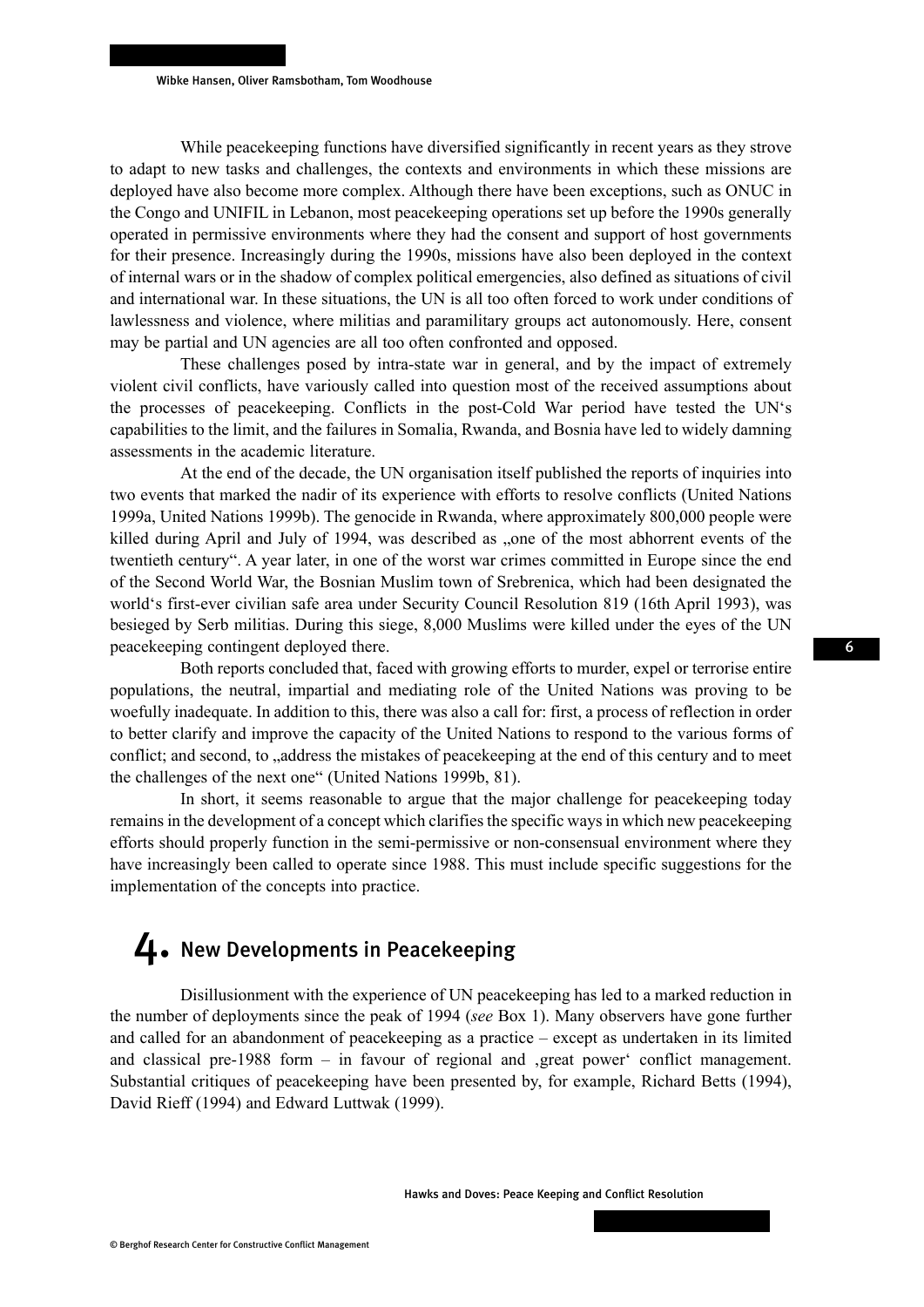On the other hand, there are still those who argue that the UN remains the only body capable of combining political, military and humanitarian functions in order to reduce and even eliminate the misery of conflict. These experts call for efforts to develop and reform the peacekeeping method of intervention in order to correct its operational and conceptual deficiencies. This is also, generally speaking, the course of action advocated in this chapter and selected new developments, innovative approaches and suggestions for reform will be explored in subsequent sections.

As can be seen in Box 1, the civilian and civilian police components of the more recent missions have grown significantly and now comprise over one third of the total number of military troops deployed. While the military contribution to recent peacekeeping missions has declined in absolute numbers, as well as in comparison to the number of civilians and civilian police deployed, peacekeeping doctrine has been developed in a way that will allow military peacekeeping a more robust role in the future.

The aim is to avoid any failure to protect civilians (as occurred in Bosnia and Rwanda) and also to ensure that there are adequate self-defence mechanisms for peacekeeping forces and UN staff (learning from situations such as in Sierra Leone and West Timor, where UN staff were kidnapped and murdered by mobs and militias). The shift in peacekeeping doctrine was principally initiated by the national defence academies of countries that had participated in the larger-scale deployments in the 1990s, and that would no longer agree to send their military forces into conflicts for which they are inadequately prepared and supported. This new way of thinking is best exemplified by the British peacekeeping doctrine.

The British military refers to this new form of peace keeping as , peace support operations' (PSO). The term is generally used to cover a wide range of potential operations, from conflict prevention to peacemaking, and to provide a doctrine that will be relevant to the post-Cold War geostrategic environment. As expressed by Wilkinson (2000), one of its main theorists, the new doctrine starts from the premise, that in a world marked by civil wars, collapsed states and declining respect for international and humanitarian law, traditional notions of peacekeeping have become outmoded, so that the wider peacekeeping concepts developed in the 1990s are in need of updating.

In emerging doctrines of peacekeeping, peace enforcement is significantly redefined and assigned a larger place within the broader framework of intervention options. Consent and peacebuilding (not military victory) remain, however, the ultimate objectives. The crucial distinction lies between peace enforcement and war, with peacekeeping and peace enforcement operating on the 'correct' side of the impartiality line. Thus, peacekeepers will never lose sight of the objective of sustaining or restoring consent in the interests of the long-term demands of peacebuilding.

What defines the essence of peace support is the need to preserve not so much consent but impartiality. In PSO doctrine, consent of the belligerents for the deployment of an operation is not an unconditional requirement (Ministry of Defence, 1999). The aim of the new doctrine is to create peacekeeping operations that are sufficiently flexible, robust and combat-ready. These operations must be able to deal with a wide range of scenarios, including those in which , spoilers' will attempt to undermine peace processes by means of violence and intimidation, or by threatening the local population and international staff serving the international community in the region (Wilkinson 2000). This concept has been embraced by an ever-increasing portion of the international military community, including North Atlantic Treaty Organisation (NATO), and has consequently become the doctrinal basis for the launching of modern peacekeeping operations.

It is arguable that the deployment of KFOR in Kosovo was an early example of the application of this strategy. Certainly, the use of Australian forces to lead the peace operation in East Timor in 1999 is a further example, as was the reinforcement of UN forces in Sierra Leone by British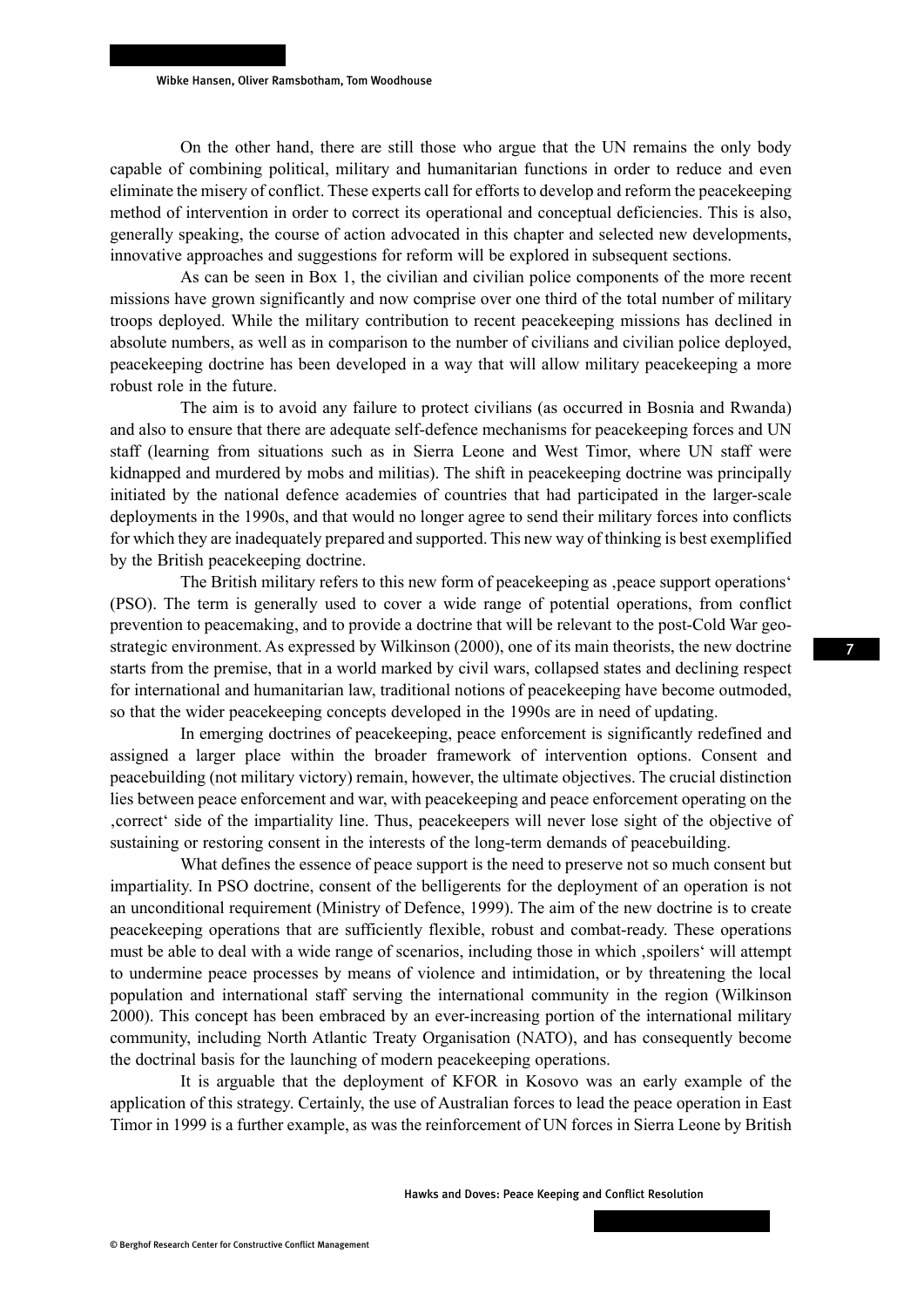forces in the summer of 2000. PSO doctrine recognises that the military's role, while robust, must also be a limited one: its objective is to create and safeguard the secure space within which humanitarian and civilian organisations can work to re-establish peace.

These developments have unfolded not only on the national level but also within the United Nations itself. In the face of severe criticism, Kofi Annan has repeatedly emphasised the need for peace keeping forces to develop new capabilities for what he refers to as "positive inducements", in order to gain increased support for peacekeeping mandates among populations in conflict zones. While he argues that peacekeeping forces are now in need of greater coercive capacity, he also recognises that reliance on coercion alone is insufficient. He reasons that not only will the effectiveness of coercion erode over time but also it is in principle always better to attempt to work to influence the behaviour of people in conflict situations by making use of the carrot rather than the stick.

While coercion can at least temporarily limit violence, Annan argues that it is unable to bring about a lasting peace. A durable peace and a lasting solution requires not only the cessation of violence but also "taking the next step". For Annan, this means offering positive incentives or inducements. Peacekeeping forces, in other words, must be empowered to make rewards available in the mission area. This concept of peacekeeping, seen as essential for the future effectiveness of peacekeeping operation, brings peacekeeping squarely into the realm of conflict resolution (Annan 1997, 27-28).

## $5.$  Conflict Research and Theory Building: **Relevance for Peacekeeping**

United Nations peacekeeping and conflict resolution as fields of academic research have much in common conceptually and both emerged as distinct topics at about the same time. Recently there has been an increase in cross-references between the two fields by both theoreticians and practitioners. It has become more common for conflict resolution theorists to refer to peacekeeping as an important instrument of positive conflict transformation, as practitioners have come to employ psychological and communication strategies as well as conventional military force. In the same way, one of the most striking features of recent analyses by practitioners of peacekeeping has been the frequency with which they have made reference to the relevance of the various aspects of conflict resolution.

Canadian General Clayton Beattie (1983, 209) has argued that training for peacekeeping must be considerably different in nature from conventional combat training, if only because peacekeeping:

*involves the psychological change from an adversary to a pacific role; from confrontation to third party interposition. In peacekeeping there is no enemy: the objective is to avoid hostilities, to improve communications between the parties, and to advance the process of reconciliation. This necessitates a full understanding of the causes of the conflict – political, military, and economic – as well as the social and cultural environment. It demands a fair-minded and impartial approach while operating within an atmosphere of distrust and suspicion among the protagonists, often under difficult and provocative conditions.*

We would support this argument, although the objectives of peacekeeping are likely to be defined militarily (control and cessation of violence, securing the environment, etc.), politically (the restoration of legitimate government), and economically (assisting efforts for development). In the end on-the-ground peacekeeping operations are essentially a psychological process, requiring great sensitivity to and awareness of local perceptions and culture. This is because the original principles of peacekeeping (see section 2) can only be observed by a closer integration of the communication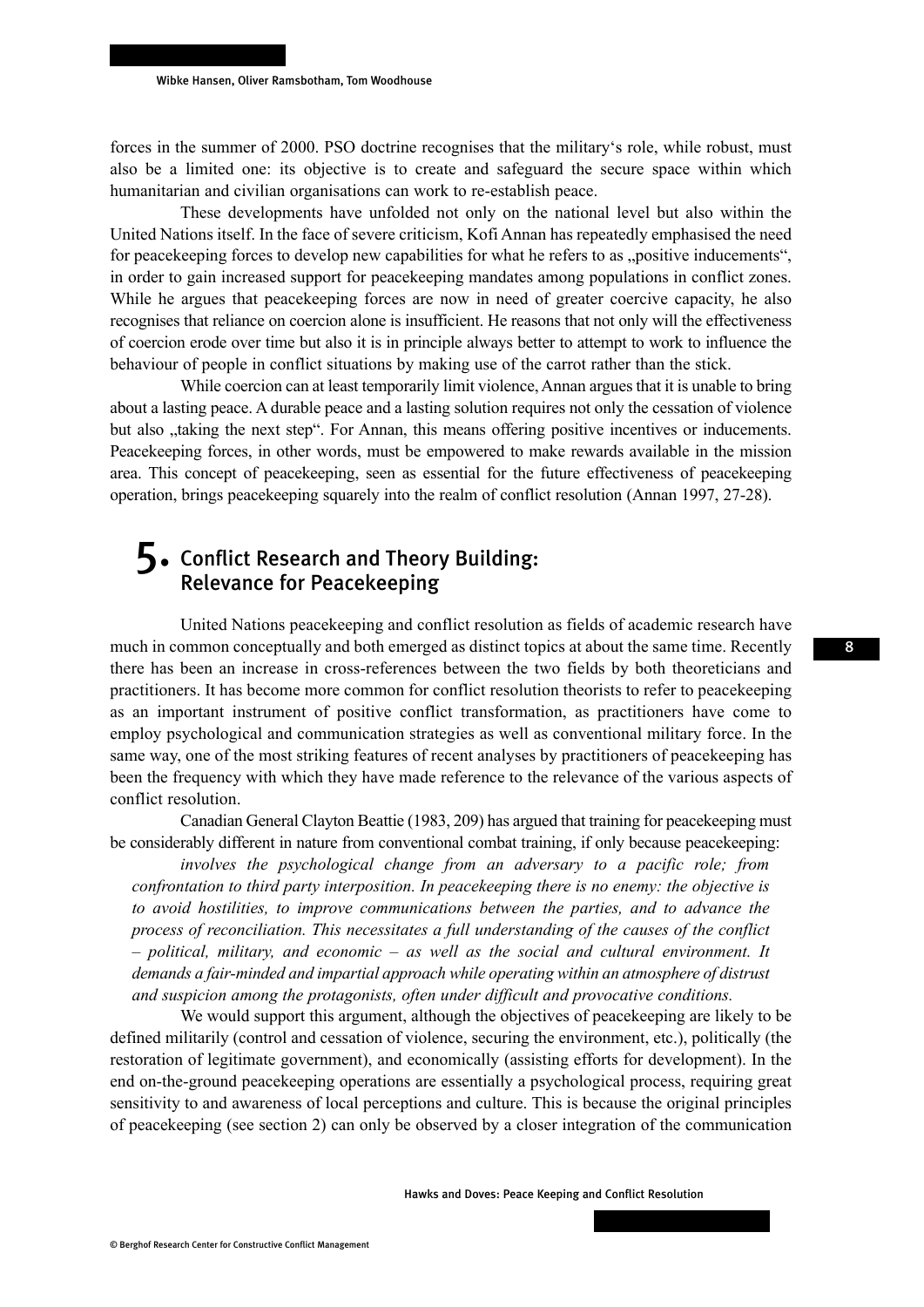and problem solving strategies usually associated with conflict resolution with the doctrine and practice of peacekeeping.

It is noticeable just how much of the peacekeeping doctrine of the British Army, as elaborated in *Wider Peacekeeping*, is suffused with the language of conflict resolution (British Army 1994). The same approach is taken in the American doctrine covering PSO. Here the managing of consent is based on the principles of impartiality, legitimacy, mutual respect, use of minimum force, credibility and transparency and related to a wide variety of conflict resolution techniques. These include, for example, techniques of promoting good communication, negotiation and mediation, and of positive approaches to community relations through an active civil affairs programme that is sufficiently resourced to win 'hearts and minds'. These consent-promoting techniques constitute the soft skills and processes of peacekeeping as opposed to the hard or technical and military skills.

These activities are undertaken in order to provide an accurate base of information, so that peacekeepers will be able to counter rumour, uncertainty and prejudice, as well as to foster an atmosphere of trust and stability in conflict regions and bring about more positive perceptions of the role of peacekeepers and the nature of the peace process.

Elsewhere we have identified ten areas of academic research in conflict resolution which have particular relevance to the practice of peacekeeping (Ramsbotham and Woodhouse 1996). Here, we will elaborate on three of these, which seem especially germane to the latest developments in the practice of peacekeeping and humanitarian intervention.

#### 5.1 Conflict Analysis and Humanitarian Intervention

Conflict resolution theory has provided the earliest and most relevant analysis of the roots and dynamics of ethnic and other communal conflict. This analytical contribution is best exemplified in the theoretical models of protracted social conflict (PSC) and international social conflict (ISC).

Following the work of Edward Azar (1990) and others, we have proposed a model that seeks to explain the emergence and persistence of the various kinds of conflicts in which peacekeepers have become involved since the end of the Cold War. Our model takes an approach not generally followed in international relations. We observe that protracted social conflict usually originates whenever communal groups (defined by shared ethnic, religious, linguistic or other cultural characteristics) are denied their distinct identity or the fulfilment of their collective developmental needs.

Azar's model lays out four specific indicators for the outbreak of protracted social conflict:

- communal content: Societies characterised by multi-communal social composition provide the starting point for PSCs.
- human needs: This implies that the denial of access needs (participation in the significant institutions of society), of acceptance needs (recognition of identity, as defined by shared cultural values and heritage) and of security needs (physical welfare), opens up the fault lines of a given society.
- governance: The provision or denial of collective goods depends primarily on the role and nature of the state. In general, states that experience or are prone to PSCs will have "incompetent, parochial, fragile and authoritarian governments that fail to satisfy basic human needs" of the entire community (Azar 1990, 19).
- international linkage: Once conflict is triggered in a multi-communal society, weak, rigid and sectarian states will seek to contain it, in part, by cutting off external support for the domestic conflict actors and by seeking external support for themselves. Resulting from this, the scope and intensity of the conflict will be enlarged and internationalised. Adapting Azar's term, we have referred to this level of conflict as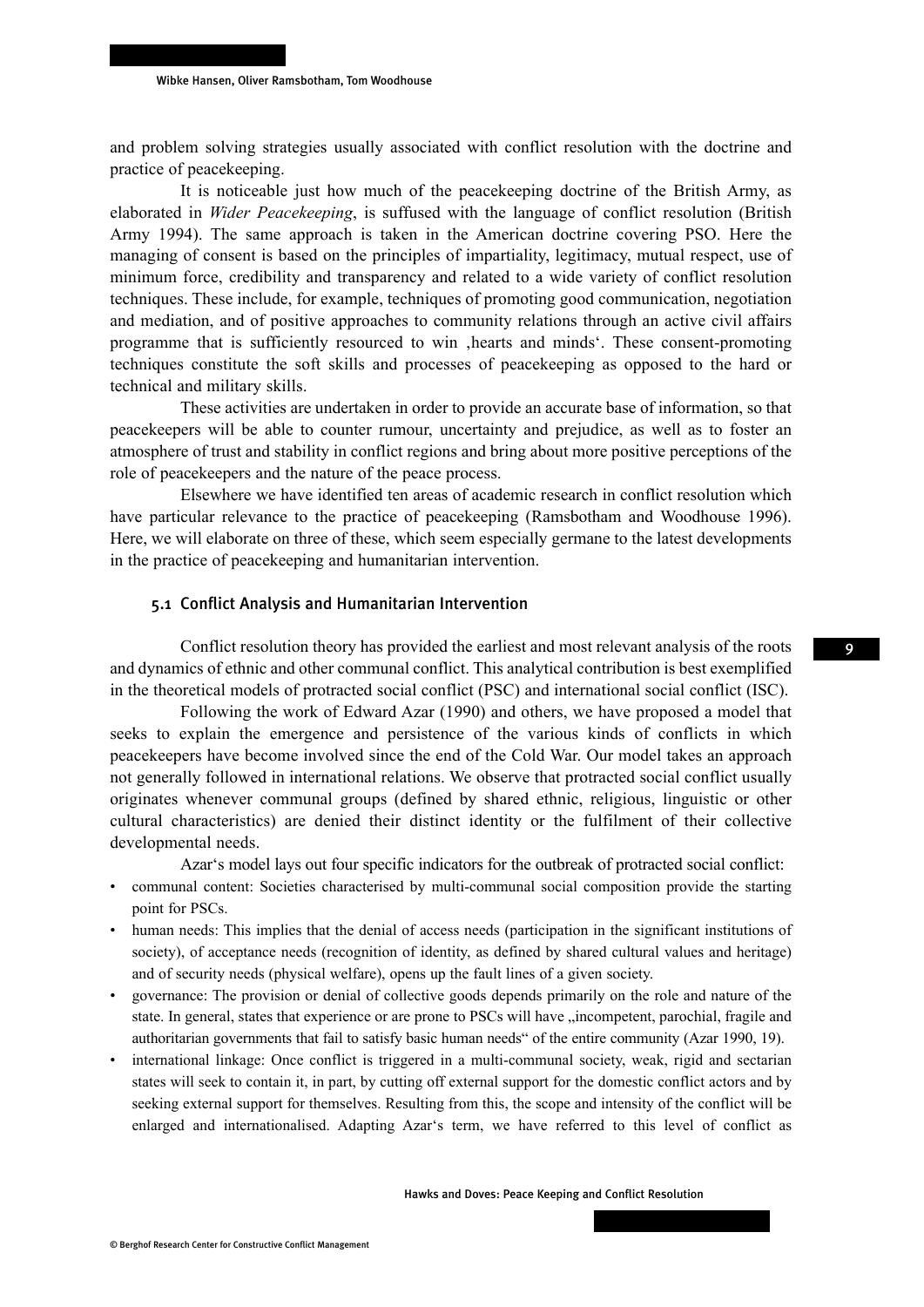international social conflict. An ISC is a crisis of the state, whether this takes the form of state-formation conflict (Bosnia), struggle for state control (Rwanda), eventual state collapse (Somalia), or national identity secession conflict (Kosovo).

Azar's schema and other related approaches and models are important because they help us to better understand the roots and dynamics of these particular kinds of conflict. It is one of our main arguments that the nature of ISC needs to be understood in order to see why these conflicts so often invite third party intervention and to recognise the kinds of challenges that they will inevitably pose to UN peacekeepers.

Furthermore, the analysis of conflicts, as conducted from the perspective of conflict resolution theory, provides a useful framework for the international community. This framework can be informative in the formulation and development of appropriate policies for international intervention and the provision of humanitarian assistance to communities affected by civil wars. Jane Sharp (2000), reviewing the lessons learned from the intervention by NATO against Serbia in Kosovo in 1999, has noted that British Prime Minister Tony Blair sought to base the intervention on behalf of Kosovar Albanians on a new doctrine of humanitarian intervention adopted by NATO. However, when similar action was being considered to guarantee the protection of the people of East Timor, Britain, as a member of the Security Council, did not press for intervention.

If the world community is to be consistent in applying principles of humanitarian intervention, it is necessary both to clarify international law in relation to this question and to lobby member states to provide sufficient capacity for the UN to intervene (ibid, 78). It seems clear that the international community will need: first, to review carefully its role and capacity for humanitarian intervention; second, to clarify the principles and standards which guide this activity and finally, to assess realistically its capabilities to intervene. Particularly concerning the last issue, the role of peacekeeping is crucial and considerations regarding the relationship between peacekeeping and conflict resolution are of central importance.

#### 5.2 Controlling Violence and Conflict Resolution

Conflict resolution theory has drawn attention to the importance of distinguishing carefully between different time frames in the management of violent conflict. The key implication for peacekeeping is that practitioners must always be conscious of the dual goal of short-term conflict settlement on one hand and long-term conflict resolution on the other. In this analysis, it is recognised that two fundamental problems must be addressed concurrently: first, the effective control of violence (primarily a military role in the short term) and, second, the rebuilding of cooperative relationships within and between communities to promote sustainable peacebuilding in the long-term. As outlined above, recent peacekeeping doctrine expressed by both individual states and the UN calls for a robust form of peacekeeping that is capable of responding to violence while working to promote political and civilian peacebuilding activities.

From the concept pursued in this new peacekeeping doctrine, it is evident that peacekeeping must engender two dimensions of activity. One brings it closer to a state of war (i.e. peacekeepers must always be prepared for combat and maintain an enforcement capability). At the same time, however, the impartiality principle prescribes that it must also be capable of building consent so as to limit the necessity for the enforcement of compliance. If this is not achieved, it becomes far more likely that peacekeepers will be drawn into a prolonged military enforcement role, thus increasing the danger of 'crossing the Mogadishu line', i.e. of taking sides and being drawn into the conflict directly. Unless practitioners engage seriously in the consent-promoting dimension of peacekeeping,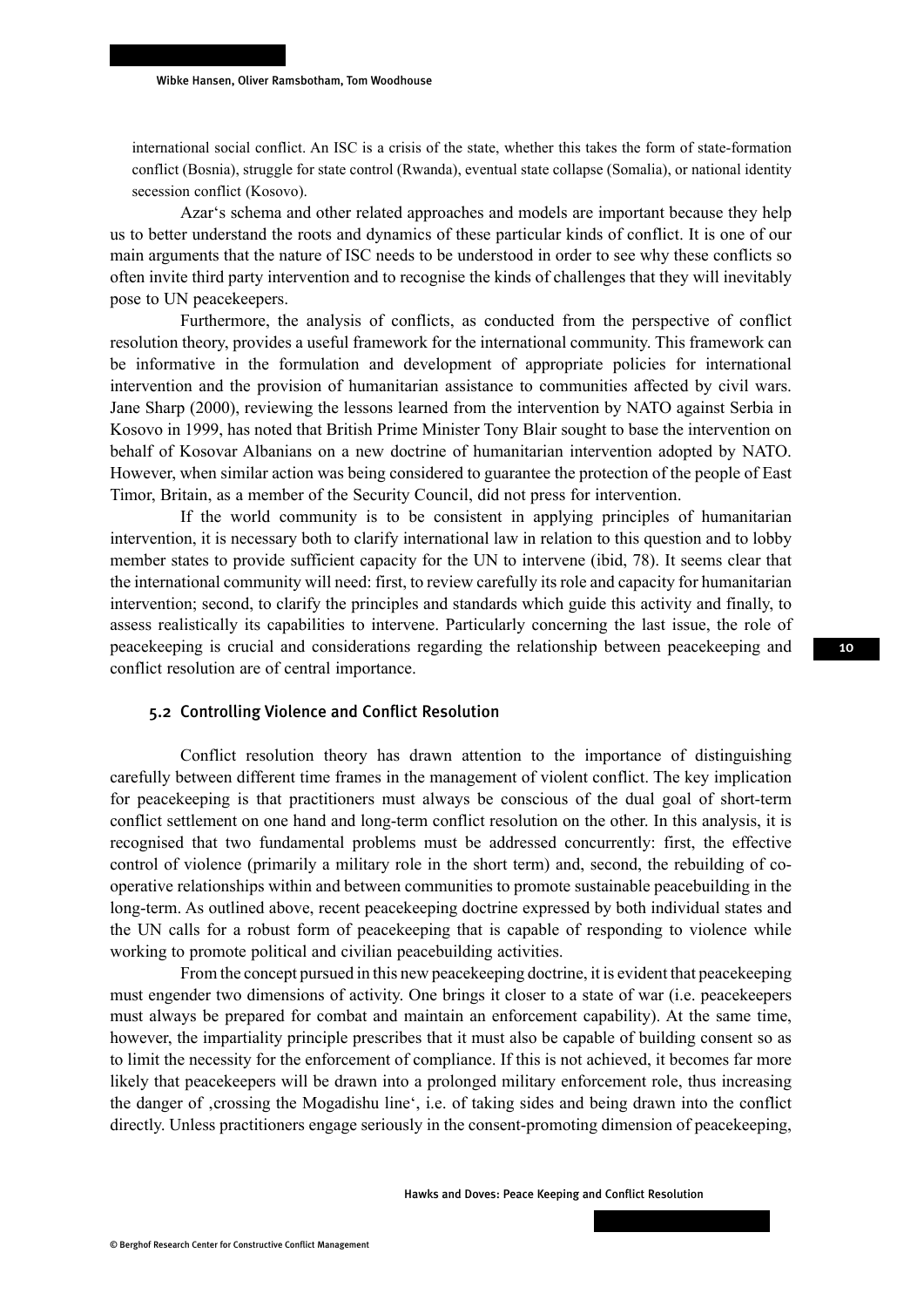by focusing on the goals of conflict resolution and post-conflict peace-building, they will, under this new doctrine, run the risk of becoming embroiled in full-scale warfare.

British and American peacekeeping doctrines explicitly recognise the importance of consent-promoting techniques in peacekeeping. These techniques are similar to Kofi Annan's stated objective of building and strengthening positive inducements in PSOs. The consent-promoting techniques in PSO doctrine are defined as follows: community information; media operations; civil affairs; negotiation and mediation. Negotiation and mediation are seen to be essential skills for all the different stages and levels of a PSO. They may involve service personnel, from senior commanders who meet with faction leaders to soldiers at isolated observation points who work to control an incident or even arbitrate a dispute.

Seen from a wider level and critically linking PSO objectives to the goals of conflict resolution, the doctrine also includes the objective of transforming the conflicting parties into stakeholders in the peace process by providing opportunities for them to co-operate and the creation of incentives, rewards and sanctions. This broader concept of PSO will also potentially lead to the increased deployment of civilian staff in peace keeping missions, including the use of , white helmets' to balance and complement the use of military blue helmets. Subsequently, operations will become increasingly complex, requiring greater co-ordination of the civil and military components of peacekeeping. The implications of these developments for skills and training will be addressed in the next section.

#### 5.3 Peacekeeping and Conflict Resolution Skills and Training

A central approach of conflict resolution analysis is that the traditional structural/political approach to peacemaking, which sees peace agreements as primarily concerned with the reform of national political institutions, must be complemented by a corresponding concern for conflict at cultural/communal levels. This is particularly relevant for peacekeepers, who are operating at the interface between concurrent efforts to broker mediated settlements on the structural/political level on the one hand and to implement them at the cultural/communal level on the other.

As can be seen in Box 2, many of the tasks performed by peacekeepers on the communal level require close interaction with the local population. It is, thus, essential that they develop some understanding of the impact of socio-psychological processes on behaviour in violent conflict and of the processes and skills that can enable divided communities to rebuild relationships. In brief, they will need to master a specific range of conflict resolution skills.

In addition the experience of recent missions has revealed that peacekeeping forces often encounter major difficulties in communication between themselves, because of their widely diverse multinational composition. They need to be aware of how to relate to each other within the force, just as they must become more conscious of the values of the communities in which they are placed.

The need for specific peacekeeping training that incorporates conflict resolution skills is further heightened when one considers the growing difference between the skills needed in combat and those needed in peacekeeping operations (*see* Box 3). In American military thinking, it is now recognised that, while combat operations will rarely involve any form of consistent interaction with civilians, in PSO, the military may well be required to control hostile crowds, distribute humanitarian relief to civilian populations and disarm local militias under the general terms of a peace agreement.

These tasks require a closer understanding of local realities as well as the development of good relationships with civilian populations. They further depend on the judicious use of negotiation skills at the tactical level (in the field) to secure objectives and to ensure the safety of one's troops.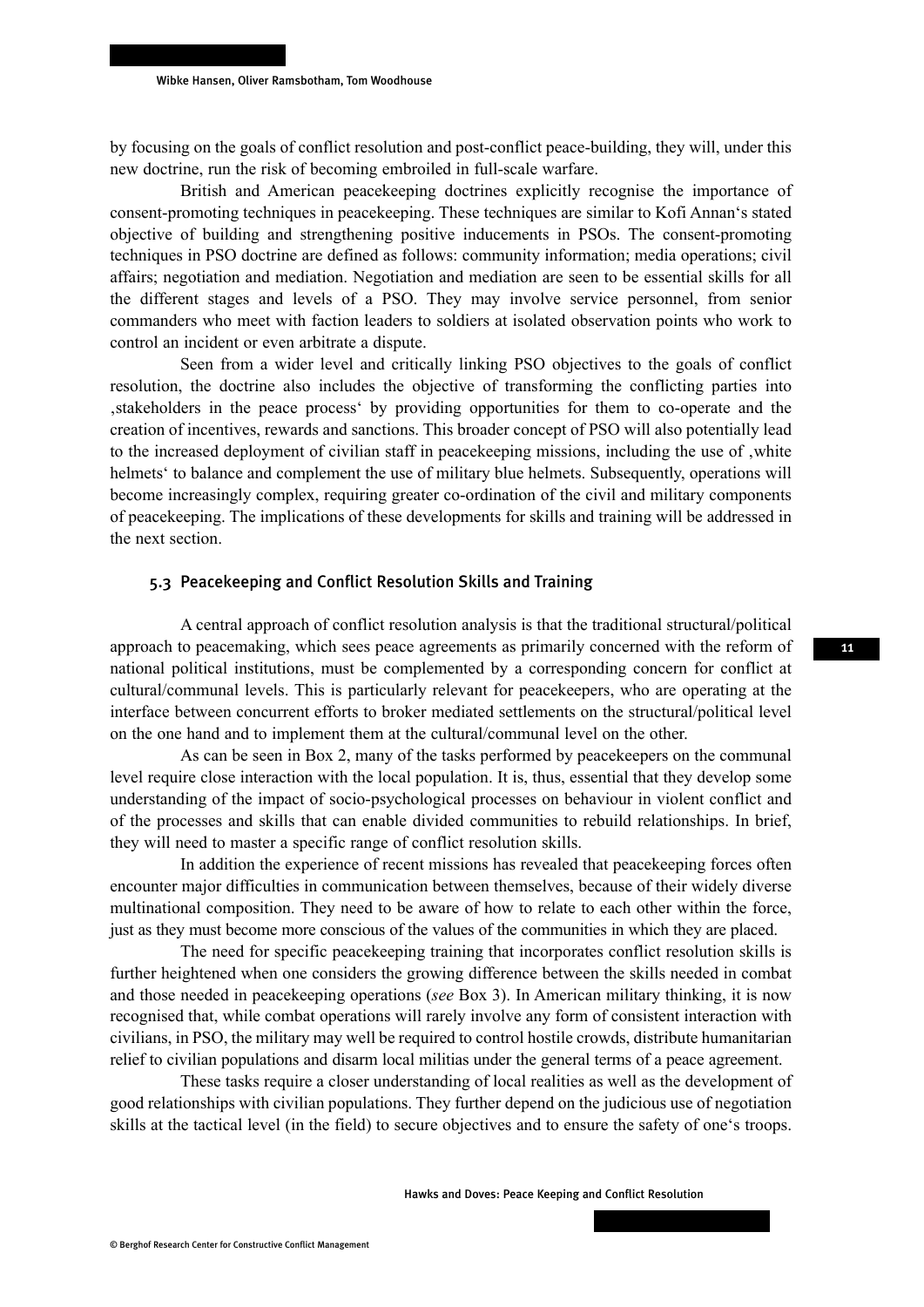Such negotiations are likely to be conducted by company commanders or senior battalion staff officers. At the troop level, soldiers in the course of their routine duties may also be called upon to mediate or arbitrate in a whole range of local disputes. This shift towards the communicative aspects of peacekeeping usually does not come naturally to conventional military personnel, and will require considerable shifts in traditional military culture, moving it towards a culture or psychology more suitable for modern peacekeeping.

The contrast between cultures, and consequently between practises, is indeed dramatic. In conventional military thinking combat forces are not taught to negotiate with opposing armed elements, but rather to destroy them. A less extreme example of this is well illustrated in the context of the regular task of conducting a cordon and search operation, common in combat and in peacekeeping. In combat operations, the standard technique for opening a door of a building in such operations is simply to blow it open. Peacekeeping forces must now approach the same task using the far more difficult technique of persuading the occupants to open the door (Chayles and Raach 1995).

Related to these needs, contemporary conflict resolution theory has identified and developed training programmes and techniques designed to help practitioners acquire the communication skills and concepts they will need for better interaction and for the negotiation of consent. Concurrently, many national training programmes are now being redesigned in an effort to equip peacekeepers with the skills necessary to address these new challenges. There is a wealth of relevant conflict resolution expertise, much of it already tried and tested, albeit in other contexts, which could further inform these programmes.

# 6. Lessons Learned and Applications

The integration of approaches from the field of conflict resolution into the practice of peacekeeping is as yet fairly unsystematic and rudimentary, although the importance of these insights is already quite widely recognised. The Lessons Learned Unit of the UN Department of Peacekeeping Operations (United Nations 2000b) has, for example, identified the support of the local population as

| Box 3: Military operations and peacekeeping:<br>Differences in behaviour displayed and skills required |                                                                                                                                                                                                                            |  |  |
|--------------------------------------------------------------------------------------------------------|----------------------------------------------------------------------------------------------------------------------------------------------------------------------------------------------------------------------------|--|--|
| <b>Traditional Military Behaviour</b>                                                                  | <b>Peacekeeping / Conflict Resolution</b>                                                                                                                                                                                  |  |  |
| No contact with civilians                                                                              | Intense interaction with civilians (control of<br>hostile crowds, distribution of humanitarian<br>relief to civilian population, disarmament of<br>local militias, etc.); co-operation with civilian<br>mission components |  |  |
| Basic military skills employed<br>(non-contact skills)                                                 | Negotiation skills employed (contact skills)                                                                                                                                                                               |  |  |
| Destruction of opposing armed elements                                                                 | Negotiation with opposing armed elements                                                                                                                                                                                   |  |  |
| Adversary role                                                                                         | Pacific role                                                                                                                                                                                                               |  |  |
| Identified enemy                                                                                       | No identified enemy; impartial role                                                                                                                                                                                        |  |  |
| End goal: military victory                                                                             | End goal: resolving underlying conflict causes                                                                                                                                                                             |  |  |
| <b>Forcible</b>                                                                                        | <b>Consent based</b>                                                                                                                                                                                                       |  |  |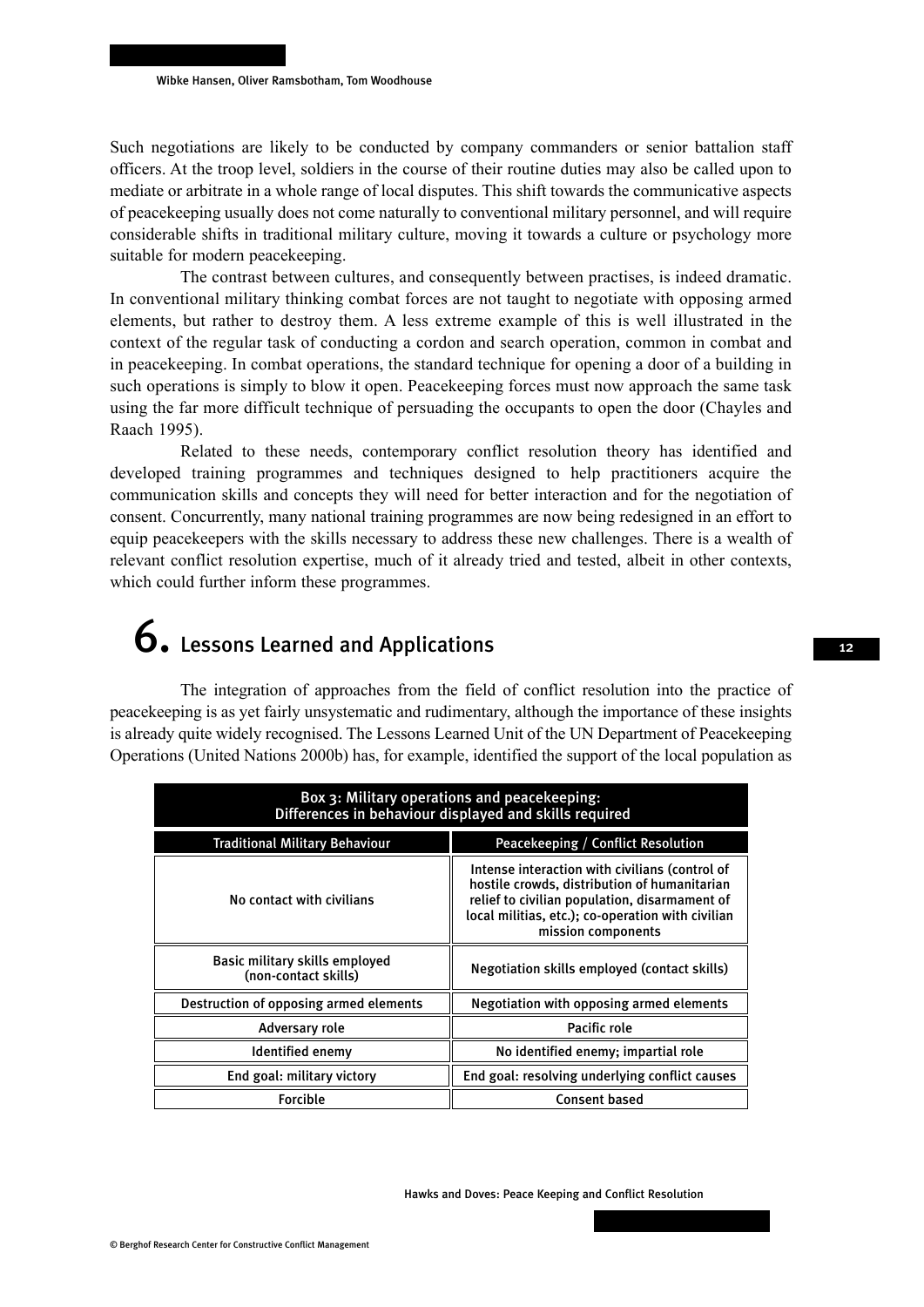an essential prerequisite for any successful peacekeeping operation. It has attempted to summarise the overall significance of the dimension of building good relations not only with politicians and leaders but also with the overall community in the area of conflict under the ten following points:

- The local population should perceive the mission and its staff as being impartial. When the parties to a conflict attempt to use the mission or some of its staff to their own advantage, as they often do, the mission and its information component must be able to maintain and project its image of impartiality and neutrality. The effort to maintain impartiality, however, must not promote inaction. On the contrary, peacekeepers must discharge their tasks firmly and objectively.
- The United Nations must also demonstrate a commitment to the principles of transparency and accountability in its activities. It must not be perceived as being above the law. Designating an ombudsman, or a focal point, to consider the grievances of the local population against the mission or its staff could be considered.
- Respect for the cultural traditions and social mores of the local population is an important part of maintaining good relations with the local population. Briefings on history, culture, and other aspects of life of the host country should be conducted for all staff.
- Efforts at peace-building such as assistance in the restoration of basic civic services and support in rehabilitation and reconstruction of a devastated country – can be an effective way of winning over the local population and increasing grass-roots support for the operation.
- In its peace keeping and peace-building efforts, the operation is best advised to work through existing local authorities and community elders and its peace initiatives must be closely tailored to indigenous practices of conflict management, provided these do not contradict accepted international standards of human rights and humanitarian law. However, in areas of recent and ongoing conflict, the operation must exercise great caution in identifying local community leaders, since it is often unclear as to who actually represents the community. Due to strife, population displacements and other extenuating circumstances, traditional societal patterns and roles may have become blurred or have submerged under new, often militaristic, hierarchies.
- As peacekeeping missions become more multi-faceted, peace-building is becoming an integral part of their activities. Emphasis should be placed on support of processes and institutions that reinforce reconciliation between warring parties and reconstruction of economic and social infrastructure, so that once the mission pulls out it does not leave behind a vacuum, but a foundation of peace and development that the country can build on.
- The United Nations must gear the composition of its peacekeeping forces to the new and changing role they are expected to play. The force could consist of mainly fighting troops when the imperative is maintenance of peace and security. This can be changed gradually, when the emphasis of the mission has changed to peace support and peace-building, to include more engineering or other units that could assist in the reconstruction of the country. Discretionary funds for peace-building should be made available to the SRSG [Special Representative of the Secretary-General] to enhance the SRSG's leverage with the local authorities and the humanitarian community. The mission could use these funds for quick-impact projects and infrastructure repairs, among other things.
- An integral part of United Nations peacekeeping should be the promotion of "indirect peacebuilding", i.e. the resurrection of a web of non-governmental civic, professional, business and other associations.
- During the liquidation of an operation, consideration should be given to what resources could be left behind in the country to assist in post-conflict peace-building.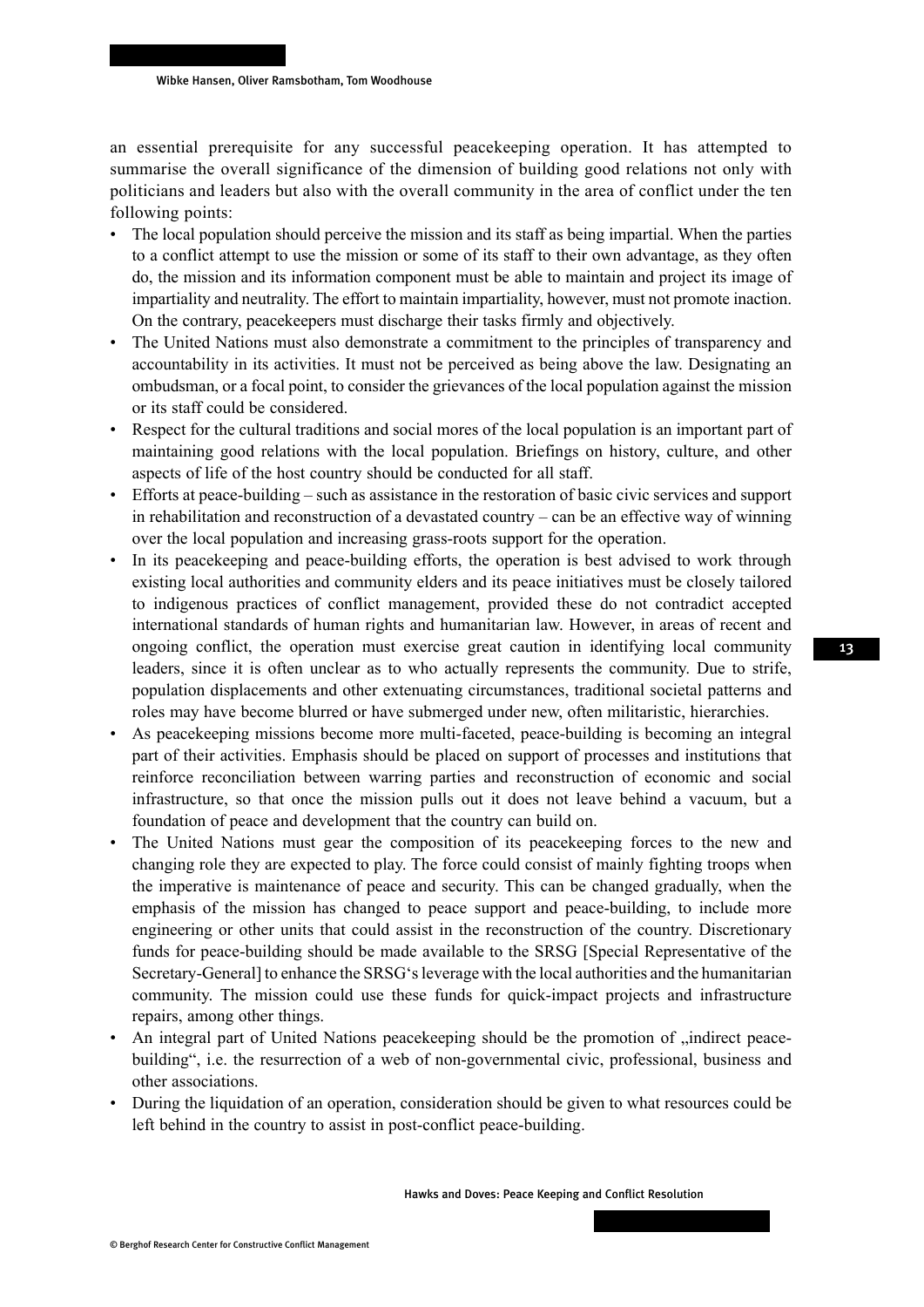In these recommendations it is recognised that solutions, if they are to be sustainable, need to be based on local realities and cultures. While these are useful guidelines, much will depend on how well they can be translated into action at an operational level.

There are a growing number of examples of good and bad practice in the application of conflict resolution approaches at local or tactical levels of operation. The following account of a particularly positive use of negotiation and liaison with local staff comes from Lt. Col. Bob Stewart, who commanded the British battalion serving with United Nations Protection Force in Bosnia (UNPROFOR) between August 1992 and May 1993. He says (Stewart 1993, 317):

.... *we had no mandate for forcing a passage through, regardless. Negotiation was the way we always intended to achieve our aims. Launching a convoy towards a certain destination in the hope that it would get there eventually was not good enough. We had to create favourable conditions for our work with local contacts, which is why I established a comprehensive system of liaison officers who concentrated on improving relations in a particular area*.

Stewart claims that this network, effectively constituted by negotiators, produced a high level of knowledge about local people and conditions, and thus contributed greatly to the capability of the British battalion to deliver humanitarian aid throughout the area.

This is a good example of how conflict resolution can be successfully implemented at the operational level. Nevertheless, as David Last (1997, 129-130) has pointed out, soldiers, commanders and staff in the field "need more information about combat techniques, contact skills and the integration of these tactics at the operational level". To provide this kind of guidance, much practical research will need to be conducted, and experiences compared across a wider series of specific case studies. For example, how should peacekeepers behave when surrounded by a hostile crowd? How, in practice, can problem-solving, negotiation and mediation skills be employed effectively (in what situations in the field, to what purpose)?

At the more strategic levels, we can begin to discern the framework of an emerging post-1990s international conflict management system, one that has emerged primarily in response to the crisis in Kosovo. In June 1999, following an agreement between NATO and the Yugoslav army and a second one with the Yugoslav Government brokered by EU and Russian special envoys, NATO called off its air strikes. Concurrently, the Security Council (SC) announced its decision to deploy an international civil and security presence in Kosovo under UN auspices. This resolution to the conflict was to be based on the following principles, adopted on 6th May by the Foreign Ministers of the G8:

- an immediate and verifiable end to violence and repression;
- the withdrawal of all military, police and paramilitary forces of the Federal Republic of Yugoslavia (FRY);
- the deployment of an effective international and security presence, with substantial NATO participation and under a unified command;
- the safe return of all refugees;
- initiation of a political process to provide for self-government and for the demilitarisation of the Kosova Liberation Army (KLA);
- a comprehensive effort towards economic development of the crisis region.

The security force KFOR, authorised under Chapter 7 of the UN Charter and commanded by NATO's North Atlantic Council, entered Kosovo on 12th June. The SC furthermore authorised the Secretary General (SG) to establish an interim civilian administration in the region. By mid-July 1999, the SG presented a comprehensive framework for the work of what was to become known as UN Interim Administration Mission in Kosovo (UNMIK). UNMIK was given authority in Kosovo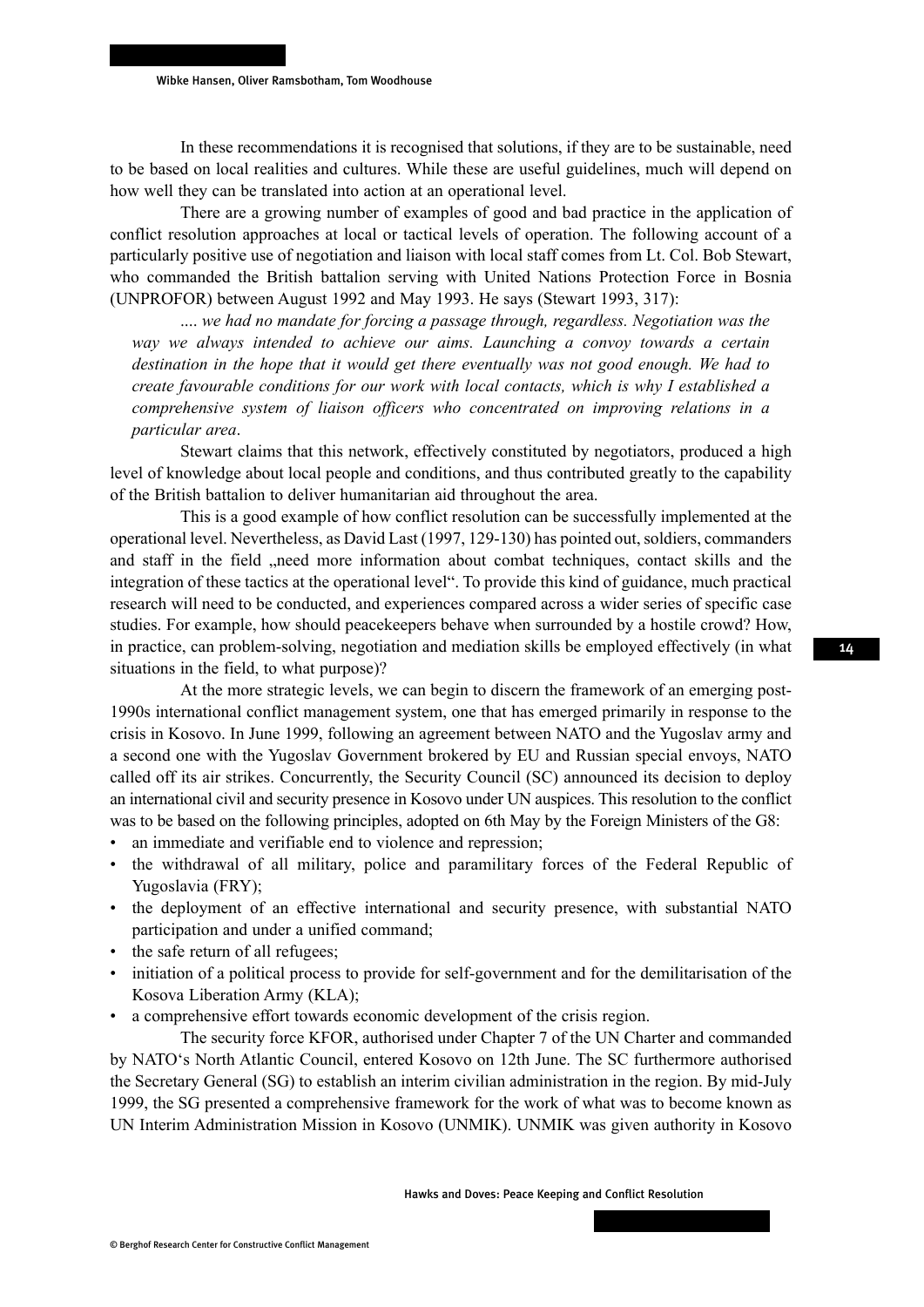over all legislative and executive powers, as well as for the administration of the judiciary. Its work was to be integrated into five phases and encompasses: support for returning refugees; the restoration of public services (including health, education and social services); the deployment of civilian police (CIVPOL); the development of an economic recovery plan and the development of stable institutions for the promotion of democratic and autonomous self-government.

UNMIK was divided into four sections, each of them involved in the civilian aspects of restoring peace. These sections are known as the 'four pillars'. Pillar One consists of the civilian administration under UN direction; Pillar Two carries out humanitarian assistance as led by UNHCR; Pillar Three is concerned with democratisation and institution-building as led by the OSCE; and Pillar Four, led by the European Union, is charged with economic reconstruction.

This structure serves as a good example of just how a coalition of organisations is working to implement the broader goals of conflict resolution and peacebuilding. While it is still too early to comment on just how well this project in Kosovo has worked, it does seem clear that military interventions alone do not in themselves restore peace. We must therefore come to understand first how to effectively mobilise and utilise local and international resources for peacekeeping and peacebuilding under the auspices of the UN and/or other regional organisations working in partnership with the UN. Second, we must find more effective ways to improve and co-ordinate links with the control and containment of violence in war-torn regions (the security and policing function). This must run parallel to the development of processes whereby trust and co-operation can be sustained or restored and peacebuilding activities realistically supported (the civilian conflict resolution function). We look at these issues more closely in the concluding section.

## 7. Future Priorities

#### 7.1 Improving Rapid Response Capability for Conflict Crises

Despite the difficulties encountered in former Yugoslavia and in Rwanda, most states continue to regard the UN as the body most appropriately charged with safeguarding international peace and security. This is because all states are represented in the General Assembly directly and in the Security Council, and because many have seen and become convinced of the value of UN peacekeeping missions. However, if effective peacekeeping is indeed to be practised by the UN and not left to the lead nations who are recognised military powers, or to military coalitions such as NATO, then the organisation will need to significantly expand its capability to operate decisively in potentially unstable conflict situations. While the peacekeeping missions of the future may become smaller, they must also be more professionally organised, more efficiently deployed and better prepared, trained and equipped than ever before.

Fortunately, there are clear indications that the UN, after a period of doubt, self-criticism and introspection, is beginning to develop its peacekeeping capability. Approximately 27 member states, collectively referred to as the Friends of Rapid Deployment, are building support for the establishment of a rapidly deployable mission headquarters (RDMHQ), and a UN Standby Arrangement System (UNSAS) was created in 1994 in an effort to improve the quality and range of peacekeeping resources available to the Department of Peacekeeping Operations (DPKO). More recently, the Danish government organised a multinational Standby High Readiness Brigade (SHIRBRIG), with a projected response time of 15-30 days and claiming a troop strength of 4,000- 5,000. The Nordic countries, the Netherlands and Canada have been particularly supportive of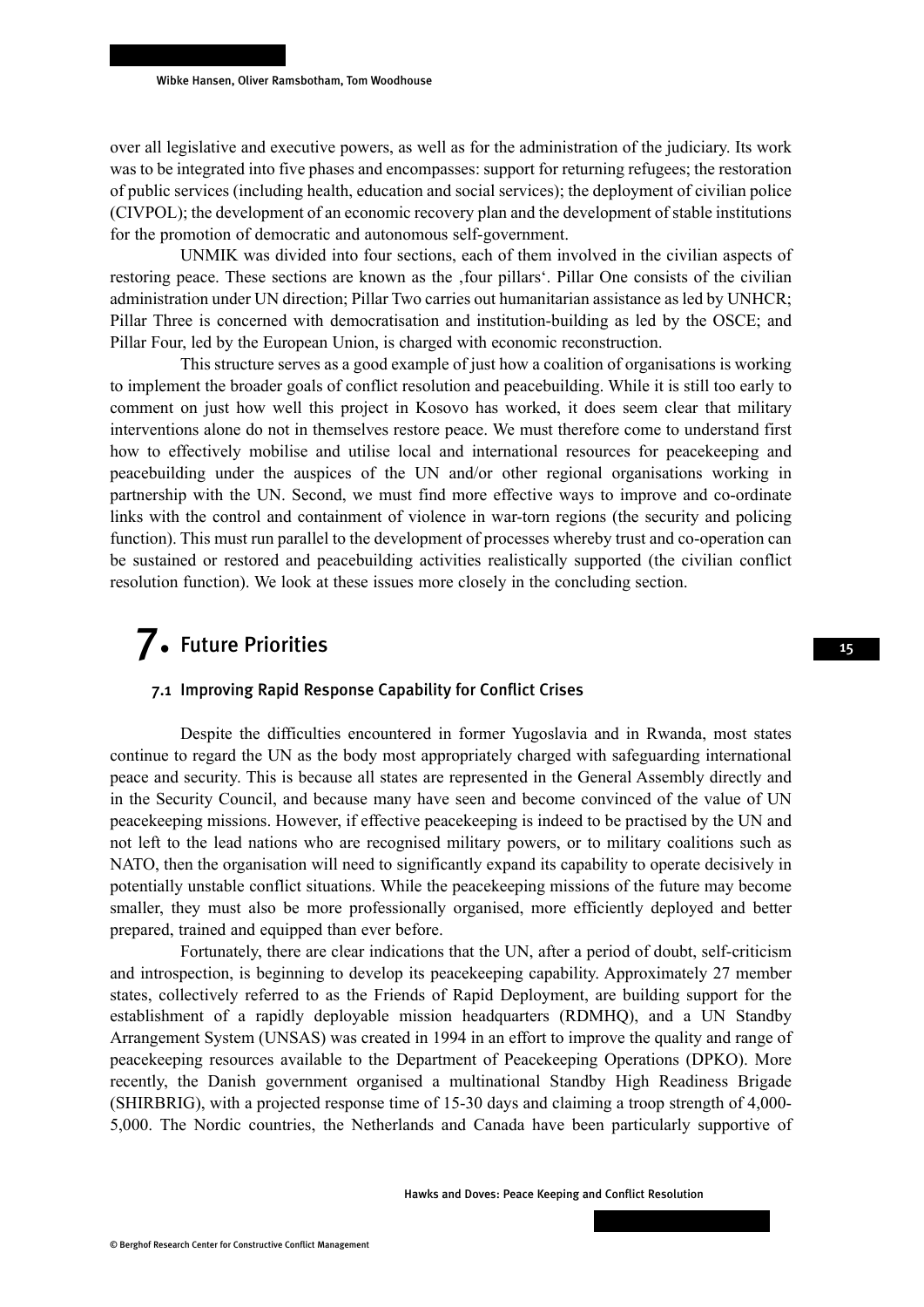efforts to improve the rapid deployment capability of UN forces through the creation of a variety of better stand-by arrangements of this kind (Langille 2000).

At the national level, many troop-contributing countries have made significant improvements in their peacekeeping capabilities during the 1990s. To raise standards, international training centres and programmes have been established, and they have proposed unified codes of conduct. In New York, a Situation Centre was established within DPKO in 1993, representing an important improvement over the previous situation, in which the UN headquarters was only accessible to peacekeepers in the field during office hours and on normal working days. This Situation Centre now functions on a 24-hour basis, with a staff of 24 that report on the major operations to the UN SG.

It is also clear, that current central resources remain insufficient for any adequate attempt to cope with the many challenges that the international peacekeeping effort must face. Within weeks of the arrival of the first UN Mission in Sierra Leone (UNAMSIL) troops, for instance, rebel groups took 500 captive, and the remainder were pinned down in the capital, Freetown. The evident weakness of that mission was largely due to the fact that, at that time, UNAMSIL was a disparate group of over 30 national contingents, and lacked a common understanding as well as unified standards and training procedures. Operationally, UNAMSIL was supported by the DPKO in New York, but only manned with a capability which, at least according to an assessment by Wilkinson, most national defence ministries would consider inadequate (Wilkinson 2000).

There is some evidence that this lesson has been taken on board in the Brahimi Report (UN 2000a) concerning the future of peacekeeping. This report was produced by a panel convened by Kofi Annan and chaired by Lakhdar Brahimi, the former Foreign Minister of Algeria. The Panel published its findings in August 2000, laying out a wide-ranging set of recommendations for increasing the United Nations capacity for peace operations. The aim is to avoid the failures of the past by preparing forces in a more calculated way during the pre-deployment phase, and by more realistically appraising the level of forces and resources needed to achieve mandate objectives. The report recommends that forces must only be deployed if and when they have been given realistic and achievable mandates and only when it is clear that they will be provided with the resources necessary to achieve those mandate objectives.

Concerning rapid deployment, the report further recommends that the United Nations define 'rapid and effective deployment capacities' as the operational ability to deploy fully traditional peacekeeping operations within 30 days of the adoption of a Security Council Resolution, and within 90 days in the case of complex peacekeeping operations. To facilitate this objective, member states are encouraged to enter into partnerships within the context of the UN Standby Arrangement System (UNSAS) and to form several coherent brigade-size forces, ready for effective deployment within the prescribed response time.

However, the report does not only focus on improving military capacities: it also recognises the need to strengthen the civilian capacities of UN Peace Operations. Some of these recommendations will be considered below.

#### 7.2 Co-ordinating, Balancing and Differentiating the Military, Policing and Civilian Roles of Peacekeeping

The ongoing effort to establish a more robust doctrine and practice of peacekeeping must be closely integrated with the long-term goals of conflict resolution and sustainable peacebuilding. It is essential to remember that even when conflicts have been effectively contained through the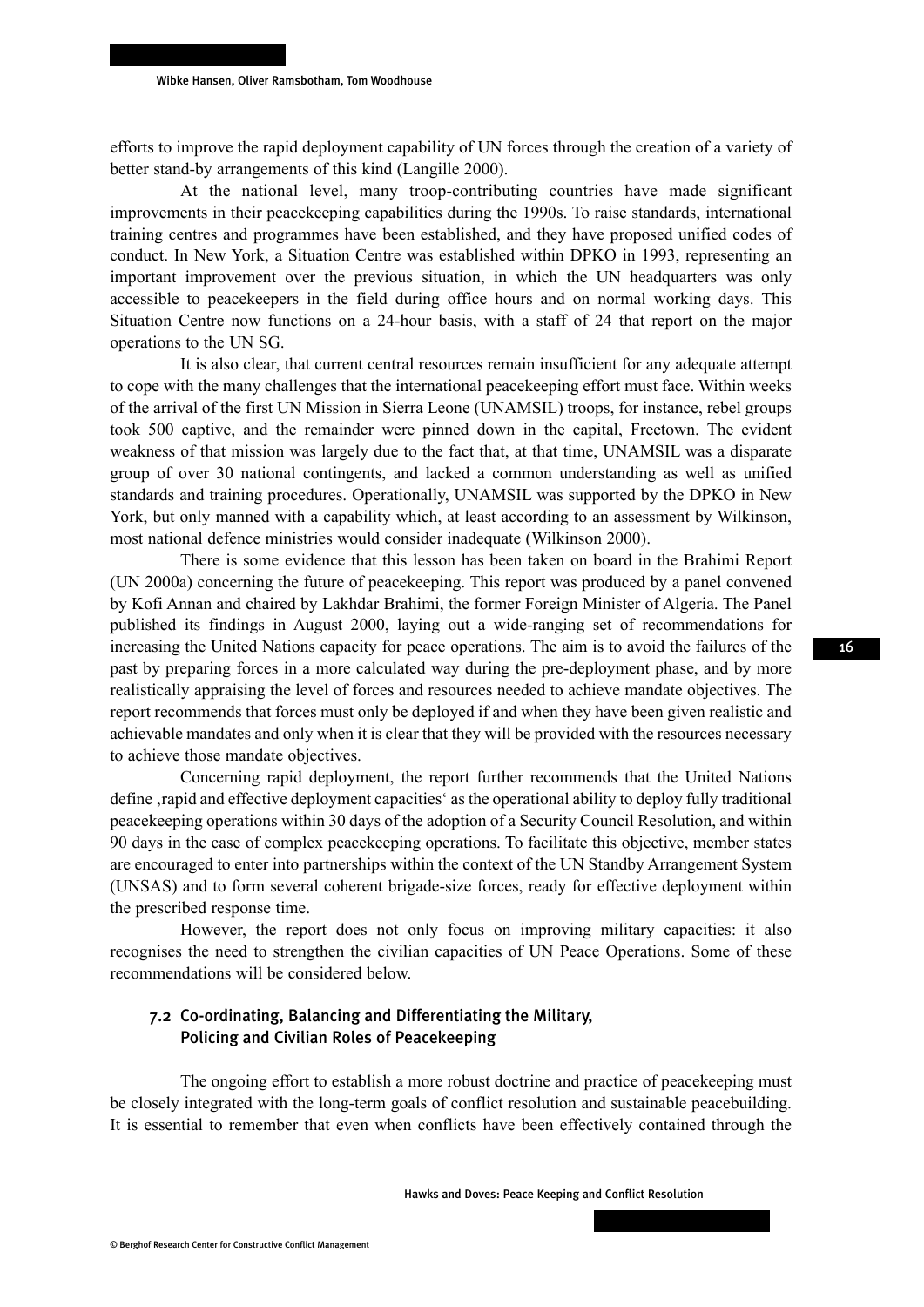intervention of peacekeeping forces, the effects of violence on communities are usually long lasting. Societies that have once been exposed to the brutalising experience of civil war all too often come under the physical and psychological control of warlords. In the words of David Last, they become convinced that only hawks survive. In such situations, Last ( 2000, 82) suggests:

*There are actually two gaps in our ability to help war-torn societies rebuild peace and co-operation. The first is a gap in our ability to control violence between the parties. This is required to put the hawks in a box. The second is a gap in our ability to rebuild the trust that permits co-operation between the parties. This lets the doves out of their boxes.* 

Last further identifies a gap between the divergent objectives of containing violence and rebuilding relationships. As a Canadian military officer with practical peacekeeping experience, but also a leading academic who has pioneered efforts to bring the insights of conflict resolution analysis to the service of the operational needs of peacekeepers, David Last is especially well qualified to comment. His recent work in Bosnia is of particular relevance and interest here, and this section concludes with a review of his ideas on the experiences there (Last 2000, 80-96).

In order to close some of the gaps that Last has identified, it will be necessary in contemporary and future peacekeeping operations to make clear provision for an effective differentiation between the military, policing and civilian conflict resolution roles, and to continue to improve complementarity between these areas. The first level of such differentiation is that between military and policing functions: peacekeepers must provide security on different levels.

The traditional military role in peacekeeping has always been the effort to control violence by organised military force. The various tasks involved (*see* Box 2) deal with security at the level of military formations. Once these have been fully addressed, practitioners need to be concerned with another level of security: that of policing in communities. Experience has shown that while military forces can be quite effective in responding to military opposition, they are usually not so effective in dealing with riots, threats against individuals, intimidation and attacks on property. It is notoriously difficult for practitioners of post-conflict peacebuilding to overcome the criminal damage and violence that tends to flourish in conflict.

A recurring communal and personal security problem in recent deployments has been the question of the security and human rights of returned refugees and the policing of a secure environment in which people can establish business and democratic political projects, free from intimidation. To help address these problems, David Last and others have argued for the development of a broad spectrum approach to the control of violence and to the establishment of the rule of law. In most peacekeeping operations, international military forces are deployed in order to preserve order, after which civilian police forces are then gradually trained and introduced.

This necessary transition to effective local policing is, however, rarely straightforward. While it may take a long time for CIVPOL and international police trainers to train and legitimise an effective local police force, the need for confidence in police efforts to provide safety for people in communities is usually immediate. Last has proposed that paramilitary police forces and normal policing personnel should be fully integrated into the initial peacekeeping deployment.

The Auxiliary Transitory Police (PAT) developed within UN Observer Mission in El Salvador (ONUSAL) can serve as a particularly pertinent example of this. Here units were composed of cadets selected for a new civilian police academy and commanded by CIVPOL officers from ONUSAL, thus helping to effectively bridge the gap between the large-scale security provided by the military peacekeepers and the personal security at the community level.

It is plain that current peacekeeping operations suffer from a critical shortage of appropriately trained civilian police, as well as from the lack of a universally accepted rule of law.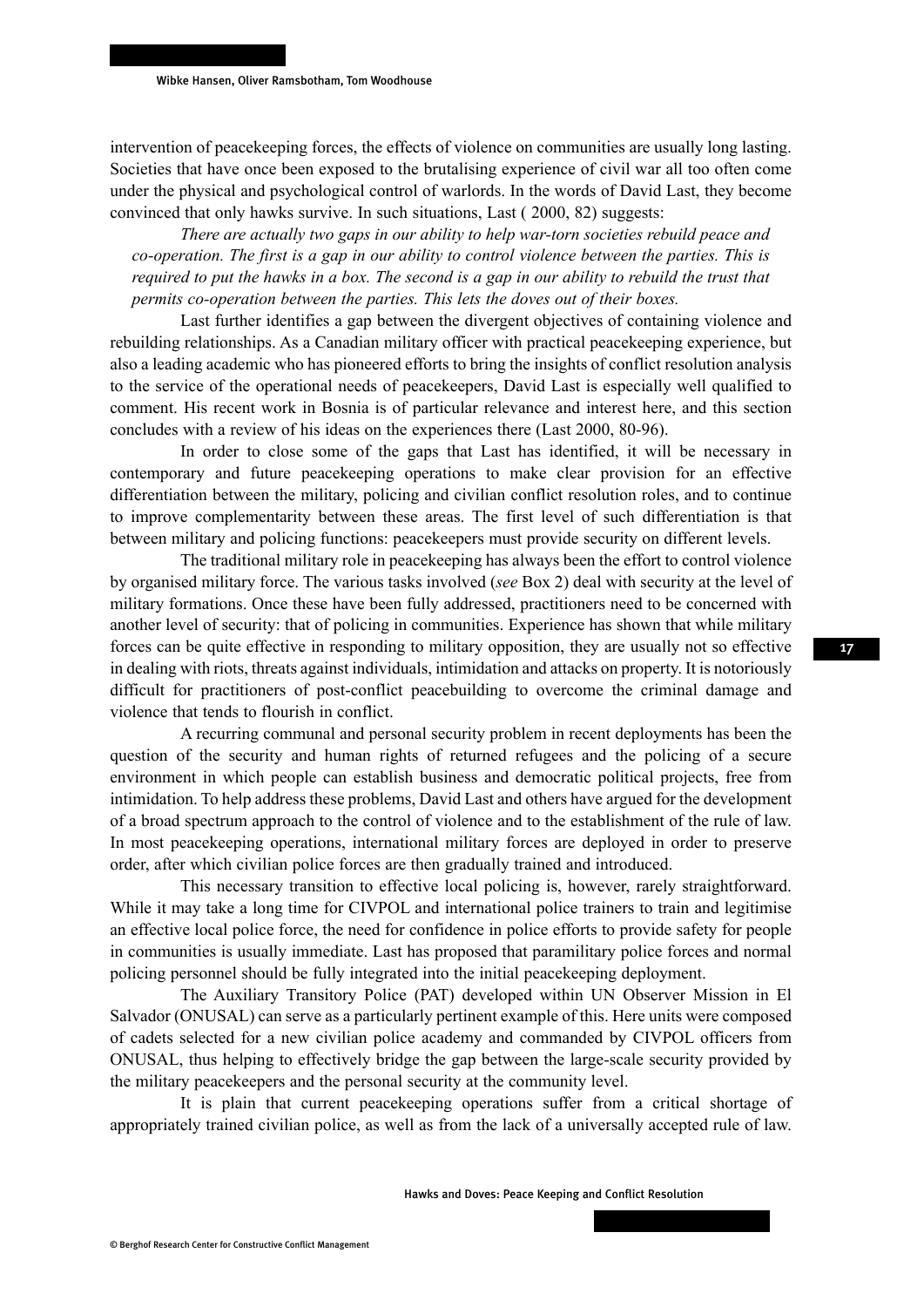The UN is only slowly beginning to recognise the need for the development of:

- smaller back-up and gendarmerie police forces (trained not only in policing but also in military tactics, and capable of deploying in units as well as individuals or in small groups);
- indigenous policing and related judicial and penal institutions;
- experience in the managing of police academies, which should also include programmes in human rights, crime prevention and good community relations (Call and Barnett 2000 pp.43-68).

A second level of differentiation involves the necessary distinction between the military and police functions on the one hand, and broader civilian peacebuilding roles on the other. Last identifies four strategic components of peacebuilding. Each of these four components (security, governance, relief, development and reconciliation) involves a wide a range of tasks, and each task requires associated skills (*see* Box 4).

| Box 4: Strategic Components, Tasks and Skills of Peacebuilding |                                                                        |                                                    |  |  |
|----------------------------------------------------------------|------------------------------------------------------------------------|----------------------------------------------------|--|--|
| Component                                                      | <b>Tasks</b>                                                           | <b>Skills</b>                                      |  |  |
| <b>Security</b>                                                | demobilisation                                                         |                                                    |  |  |
|                                                                | disarmament                                                            | non-violent civil defence                          |  |  |
|                                                                | de-mining                                                              | witnessing                                         |  |  |
|                                                                | protection of civilians                                                | accompaniment                                      |  |  |
|                                                                | police and security reform                                             | neighbourhood watch                                |  |  |
|                                                                | personal security (e.g. racial,<br>cultural, gender-specific violence) | support and networking                             |  |  |
|                                                                | human rights                                                           |                                                    |  |  |
| Governance                                                     | institutional capacity building<br>transparency/accountability         | facilitation of meetings                           |  |  |
|                                                                |                                                                        | development of group leaders                       |  |  |
|                                                                |                                                                        | group decision-making techniques                   |  |  |
|                                                                | electoral assistance                                                   | encouragement and support                          |  |  |
| Relief/Development                                             | infrastructure development                                             | engineering/technical skills                       |  |  |
|                                                                | market reform                                                          | business acumen                                    |  |  |
|                                                                | economic institutions                                                  | business development                               |  |  |
|                                                                | small business                                                         | entrepreneurial skills                             |  |  |
|                                                                | meeting basic needs                                                    | leadership and teaching                            |  |  |
|                                                                | social services                                                        | relationship building<br>across boundaries         |  |  |
| Reconciliation                                                 | psycho-social trauma                                                   | interpersonal communication                        |  |  |
|                                                                | refugee return                                                         | group facilitation                                 |  |  |
|                                                                | peace education                                                        | conflict resolution skills                         |  |  |
|                                                                | community initiatives                                                  | managing the psycho-social<br>dynamics of conflict |  |  |

*(adapted from Last, 2000)*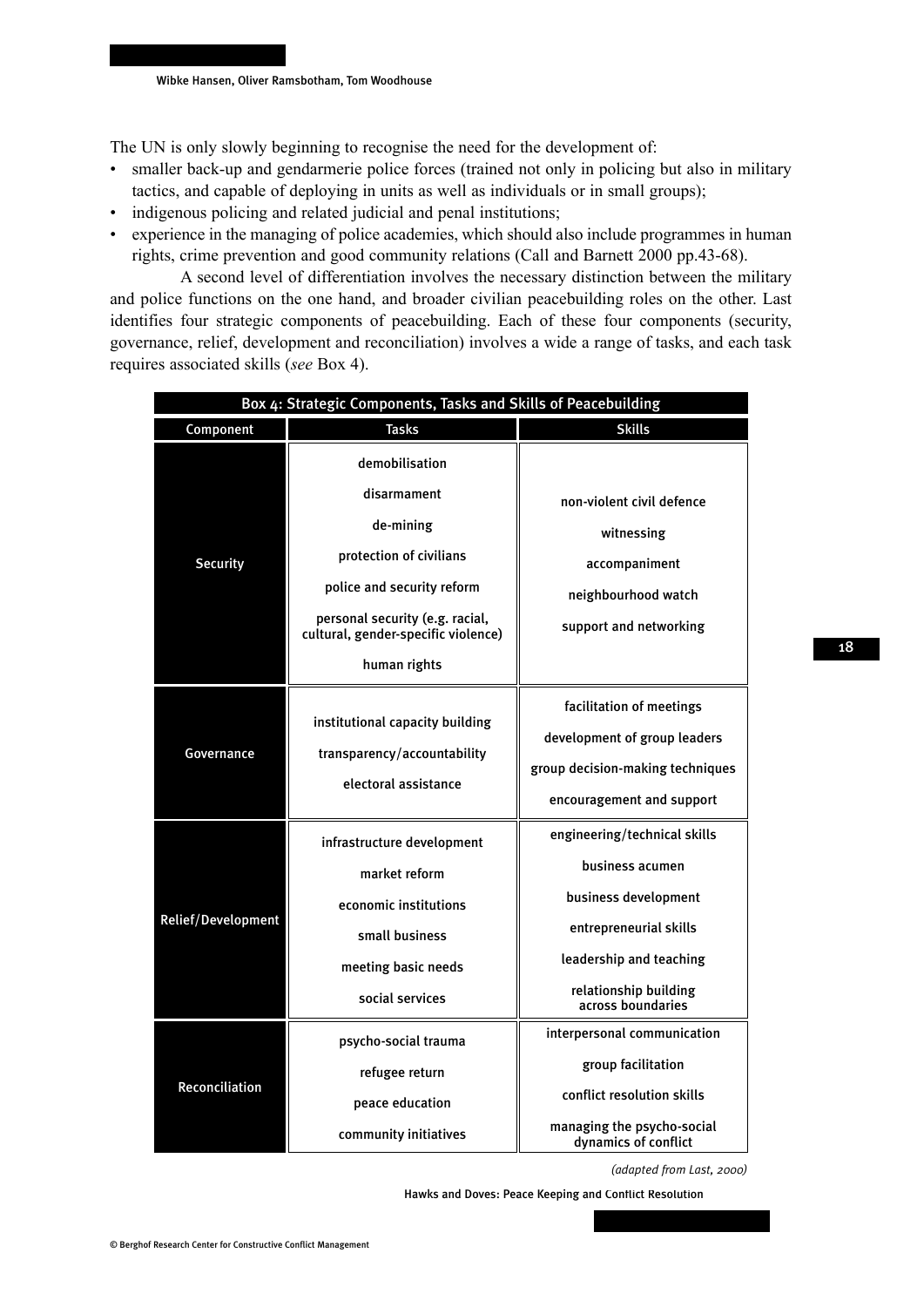In practice, Last identifies a series of gaps between the range of skills needed to support peacebuilding and the skills embodied in typical international missions: "We have not been completely successful in deploying the skills necessary for each of the four major peacebuilding components identified" (ibid, 87). Thus, for example, while the military component of a mission can provide the necessary military stability, it usually lacks the skills necessary to rebuild cooperative relationships. One approach advocated by Last is to further the development of community-based civilian peacebuilding projects in order to better integrate civilian capacities into the mission, as well as to provide training in at least some of the skills vital for peacebuilding.

This approach was applied practically by the Lester B. Pearson International Peacekeeping Training Centre, in the form of a Neighbourhood Facilitators Project in the Bosnian town of Banja Luka. The project contained a team of 20 local (Bosnian Muslims, Serbs, and Croats) and 5 international facilitators provided the catalyst to stimulate community co-operation, enabling local people to draw on international skills and resources. A community centre with a mobile team was set up with the stated aim of helping to find peaceful solutions to local problems. Last summarises the work of the centre as follows:

*A Community Centre and its teams can be the glue for all the other services and organisations that come to its area to help repair the damage of violent conflict. Because the teams are fundamentally local as well as international, they help to rebuild the country from the ground up, developing people who will stay there for the long haul.*

Last points out that these teams can serve as a valuable connection between the various components and actors in an intervention, such as the military force, international organisations, NGOs and the local population. Made up of specifically selected and trained individuals, the teams can further embody a wide array of different skills and thus manage to address many of the required tasks, as outlined in Box 4. This approach seems particularly promising, especially as it involves a balanced local/international composition, so that the wide range of peacebuilding skills are represented throughout the teams. As a result, they are equipped with a unique capacity to find local solutions to local problems.

The need to provide greater capacity for the integration of the different elements of what the UN is now terming , complex peace operations' was also specifically recognised in the Brahimi Report. From the perspective of conflict resolution, there are several relevant structural changes that need to be made. The report recommends, for instance, that civilian police and human rights experts become better integrated into the peacekeeping mechanism. It also calls for more effective and integrated civilian roles in order to effectively augment and develop the military security function and, at the same time, to properly address the unique challenges of post-conflict peacebuilding.

More effective pre-deployment preparation is recommended for judicial, penal, human rights and other specialists, who, together with specialist civilian police, will then constitute collegial , rule of law' teams. Most significantly in terms of the conflict resolution dimensions of peacekeeping, the Executive Committee on Peace and Security is enjoined to develop a plan to strengthen the permanent capacity of the United Nations to construct peace-building strategies, as well as to implement appropriate programmes in support of those strategies.

To further enable this process the report supported efforts to create a pilot Peace-building Unit within the Department for Political Affairs, and recommended that this unit should be fully funded, subject to a positive evaluation of the pilot programmes. This proposal marks a new and welcome recognition that the civilian elements of peacekeeping operations, which are vital to prospect of a long-term sustainability of the peace process, need to be adequately resourced, integrated and prepared (United Nations 2000a).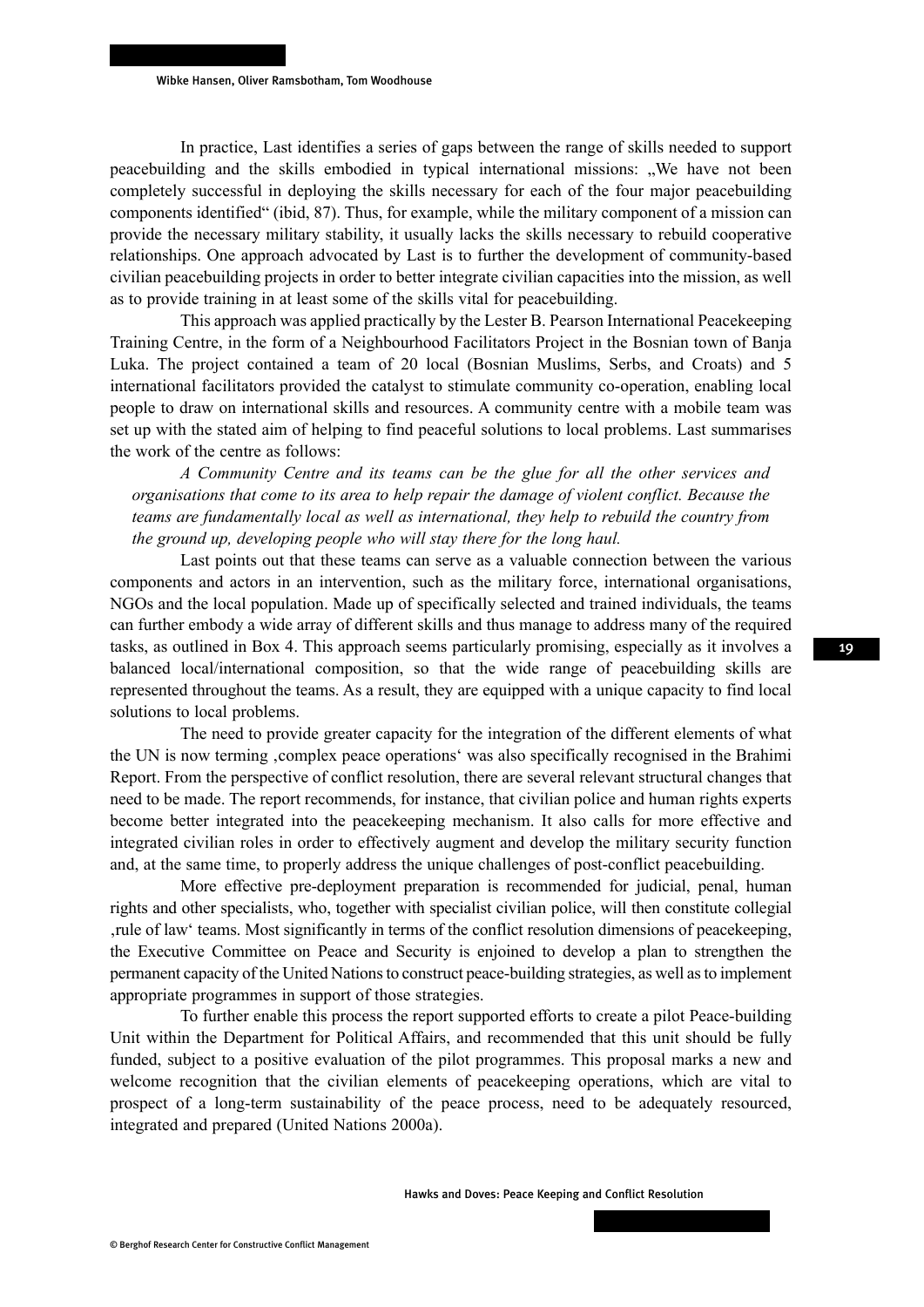The majority of current UN peacekeeping missions interpret their roles in the traditional way: they seek to monitor cease-fires and disarmament agreements (in the Middle East, India and Pakistan, in Georgia, and in Ethiopia and Eritrea). Far more challenging objectives are those of strengthening policing and the rule of law, as is required in current peacekeeping operations in Bosnia, Kosovo and East Timor, where policing and civilian conflict resolution functions are in urgent need of enhancement. If the UN Organization Mission in the Democratic Republic of Congo (MONUC) is fully deployed, it is going to be essential for the full range of lessons identified in this report to be fully integrated into the mission.

# 8. Future Options

While peacekeeping and conflict resolution are beginning to speak the same language, there is still much to learn operationally about how the concepts in the two fields can best be applied in practice. The urgency of this will increase as the concepts of peace support, conflict prevention, and conflict resolution continue to gain currency not only in the UN but also in national and regional security organisations.

The events in Kosovo have been a stimulus to thinking about policy development in relation to conflict prevention and conflict resolution in the European Union, and there is emerging a new framework for a common European security policy that will have the same need for conflict resolution approaches. In Berlin (June 1996), the European Union launched the European Security and Defence Identity (ESDI), committed to the creation of a common foreign and security policy. By June 1999, following the EU summit in Cologne, this had evolved into the European Security and Defence Policy (ESDP). At the December summit in Helsinki, the stated objectives of developing an EU Rapid Reaction Force of 50,000-60,000 troops and a civilian resource for deployment in crisis situations, were also announced. At the European Council's meeting in Santa Maria in June 2000, the member states declared their willingness to provide a contingent of 5,000 civilian police by 2003 in order to strengthen the prevention and crisis management function of international missions. To ensure a timely response, 1,000 civilian police will be made available with a response time of 30 days. At the Istanbul Summit of November 1999, the Organisation for Security and Co-operation in Europe (OSCE) also committed itself to establishing Rapid Expert Assistance and Co-operation Teams (REACT) (Plesch and Symour 2000, 2).

Many commentators are now becoming increasingly concerned with efforts to strengthen the level of civilian capacity deployed in peace support and crisis management situations. They observe that, while military deployments are still amply resourced, funds made available to support civilian peacebuilding initiatives continue to be severely inadequate. The British American Security Information Council (BASIC) recently proposed the formation of a civilian Conflict Prevention Service for Europe, drawing on experience gained from the deployment of paramilitary policing units in the Balkans such as the Italian Carabinieri, which served as part of SFOR in Bosnia and KFOR in Kosovo (ibid).

This proposal puts forward a model under which well-protected teams of civilians can be mobilised in battalions or similar quasi-military force structures, with an aim to providing a full range of conflict prevention or peace-restoring services, thus complementing military security. The composition of battalions deployed in insecure and high-tension situations would necessarily contain a high proportion of paramilitary police; in low-tension situations, forces would be made up of a correspondingly high proportion of civilian experts to strengthen civil society with expertise for example in human rights, mediation, arms control and police and legal training.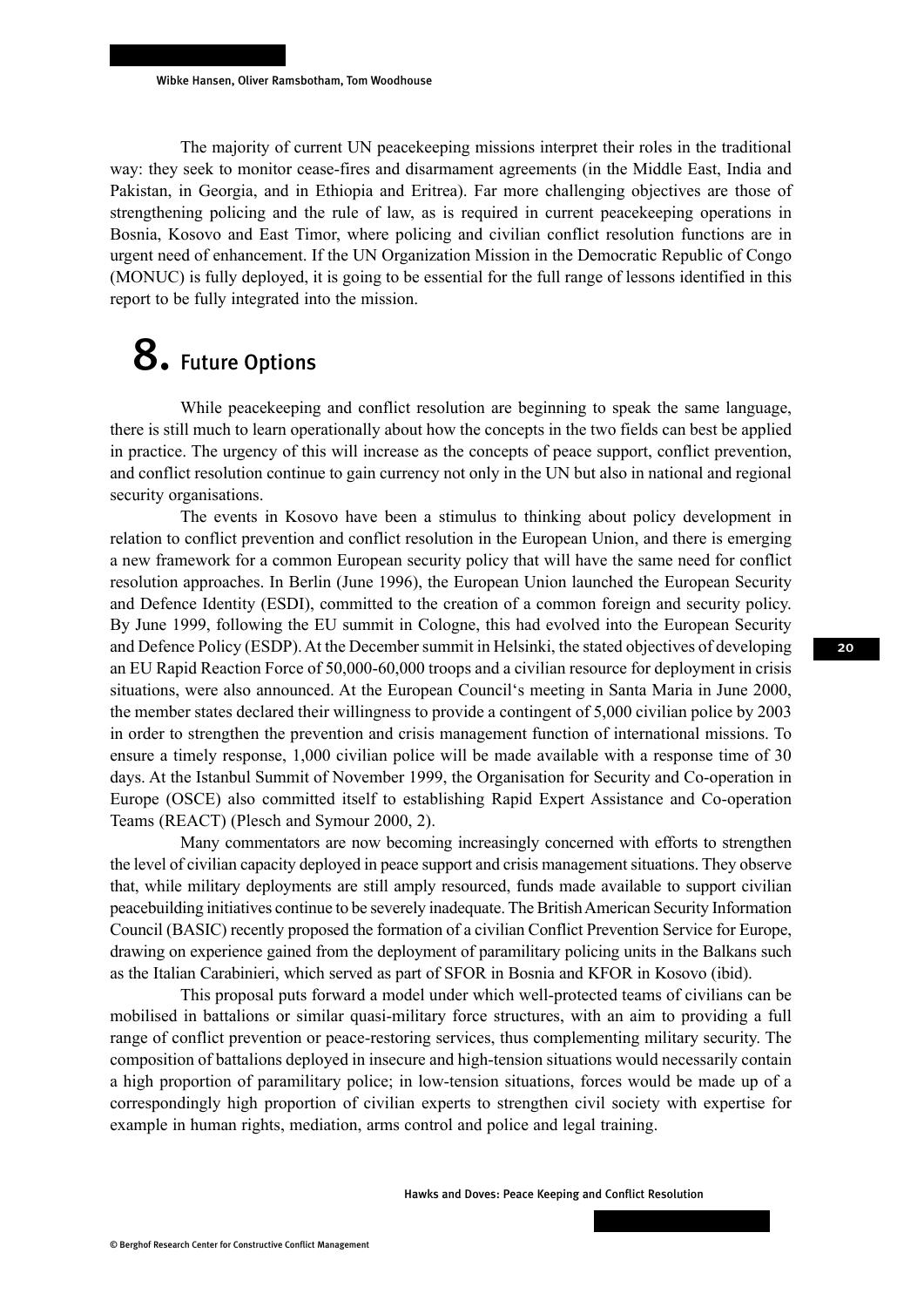In the more unstable situations, a strengthened battalion could be placed under the direct control of a military commander. An operational support company, modelled on the specialised police units deployed in Bosnia, would comprise platoon-sized units of criminal and war crimes investigators and intelligence experts, platoons for public security (riot control police) and groups of experts trained in mediation, human rights monitoring, arms control, police work and the collection and destruction of weaponry, as required. Such a battalion would also include a number of territorial police companies, equipped with light armoured combat vehicles for intelligence gathering, scouting or trouble-shooting.

Annual costs for such a force are roughly calculated in the BASIC plan at around \$2 billion for a deployable force of 12,000, supported by Headquarters and training staff of a further 3,000. This compares with an annual conventional military budget of EU/NATO members of \$156 billion, and is approximately the same as the current annual budget designated for UN peacekeeping operations.

While this particular proposal may be too heavily based on the structures of a quasimilitary model, it does point to the urgent need to move towards reinforcing existing military peacekeeping capacities with civilian crisis management and conflict resolution/prevention expertise. In a similar vein, within the UN system, there have been repeated calls throughout the 1990s for the creation of specialised units of 'White Helmets', composed of civilian experts equipped to take on the political, human rights and civil society rebuilding tasks of peacekeeping, and leaving military security challenges firmly in the domain of the 'Blue Helmets'. In December 1995, the UN General Assembly passed resolution A-50-19, the White Helmet Initiative, proposed by Argentina, designed to strengthen the reserve capacity of developing countries in support of UN peacekeeping operations. This was closely followed by a Dutch proposal to form an international civilian volunteer brigade to be deployed in emergency and natural disaster situations.

Norway has also pioneered the development of non-military forms of peacekeeping. In the early 1990s, the Norwegian government supported the establishment of the Norwegian Early Preparedness System (NOREPS), a network of NGOs that in turn provided a standby arrangement system (called NORSTAFF), allowing for the deployment of civilian specialists from a wide variety of fields within 72 hours. Since the 1980s, the Norwegian Resource Bank for Democracy and Human Rights has acted on the requests of UN agencies or parties to conflict, sending teams of relief workers, human rights monitors and mediators to areas of conflict.

There are now many precedents of this kind, even if the willingness and ability of member states in general to commit resources to the support of civilian conflict resolution capacity remains limited and disappointing. The lessons leaned from peacekeeping in the 1990s make clear that this is a problem that must be vigorously addressed if the international community in general and the United Nations in particular is to continue to play an effective role in the peaceful resolution of conflict in the future.

# 9. Reference and Further Reading

Annan, K. 1997. "Peace Operations and the United Nations: Preparing for the New Century," Conflict *Resolution Monitor,* Issue 1, (Centre for Conflict Resolution, Department of Peace Studies, University of Bradford).

Azar, E. 1990. *The Management of Protracted Social Conflict: Theory and Cases,* Darmouth: Aldershot.

Beattie, Clayton 1983 "Canadian Army," in H. Wiseman (ed.), *Peacekeeping: Appraisals and Proposals*, Oxford: Pergammon Press.